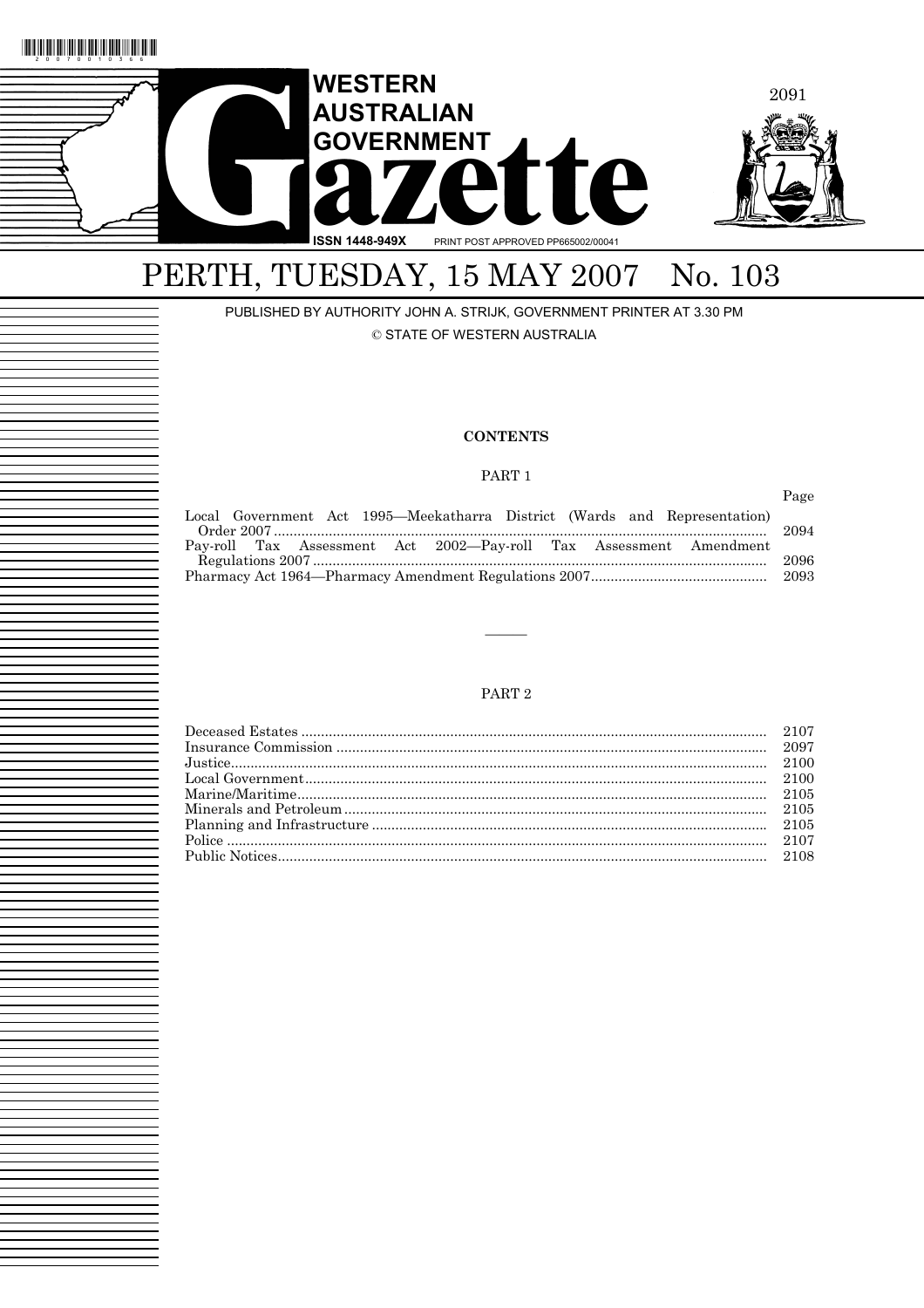# **IMPORTANT COPYRIGHT NOTICE**

© State of Western Australia

This work is copyright. Apart from any use as permitted under the *Copyright Act 1968*, no part may be reproduced by any process without written permission from the Attorney General for Western Australia. Inquiries in the first instance should be directed to the Government Printer, State Law Publisher, 10 William St, Perth 6000.

### **PUBLISHING DETAILS**

The Western Australian *Government Gazette* is published by State Law Publisher for the State of Western Australia on Tuesday and Friday of each week unless disrupted by Public Holidays or unforeseen circumstances.

Special *Government Gazettes* containing notices of an urgent or particular nature are published periodically.

The following guidelines should be followed to ensure publication in the *Government Gazette*.

- Material submitted to the Executive Council prior to gazettal will require a copy of the signed Executive Council Minute Paper and in some cases the Parliamentary Counsel's Certificate.
- Copy must be lodged with the Sales and Editorial Section, State Law Publisher no later than 12 noon on Wednesday (Friday edition) or 12 noon on Friday (Tuesday edition).

Delivery address: State Law Publisher Ground Floor, 10 William St. Perth, 6000 Telephone: 9321 7688 Fax: 9321 7536

- Inquiries regarding publication of notices can be directed to the Editor on (08) 9426 0010.
- Lengthy or complicated notices should be forwarded early to allow for preparation. Failure to observe this request could result in the notice being held over.

If it is necessary through isolation or urgency to fax copy, confirmation is not required by post. *If original copy is forwarded later and published, the cost will be borne by the advertiser.* 

# **ADVERTISING RATES AND PAYMENTS**

EFFECTIVE FROM 1 JULY 2006 (Prices include GST).

Deceased Estate notices, (per estate)—\$23.70

Real Estate and Business Agents and Finance Brokers Licences, (per notice)—\$55.20

Other articles in Public Notices Section—\$55.20 minimum charge (except items of an exceptionally large nature. In these instances arrangements will be made for pricing the notice at time of lodging).

All other Notices

Per Column Centimetre—\$11.05

Bulk Notices—\$201.70 per page

Clients who have an account will be invoiced for advertising charges.

Clients without an account will need to pay at time of lodging the notice.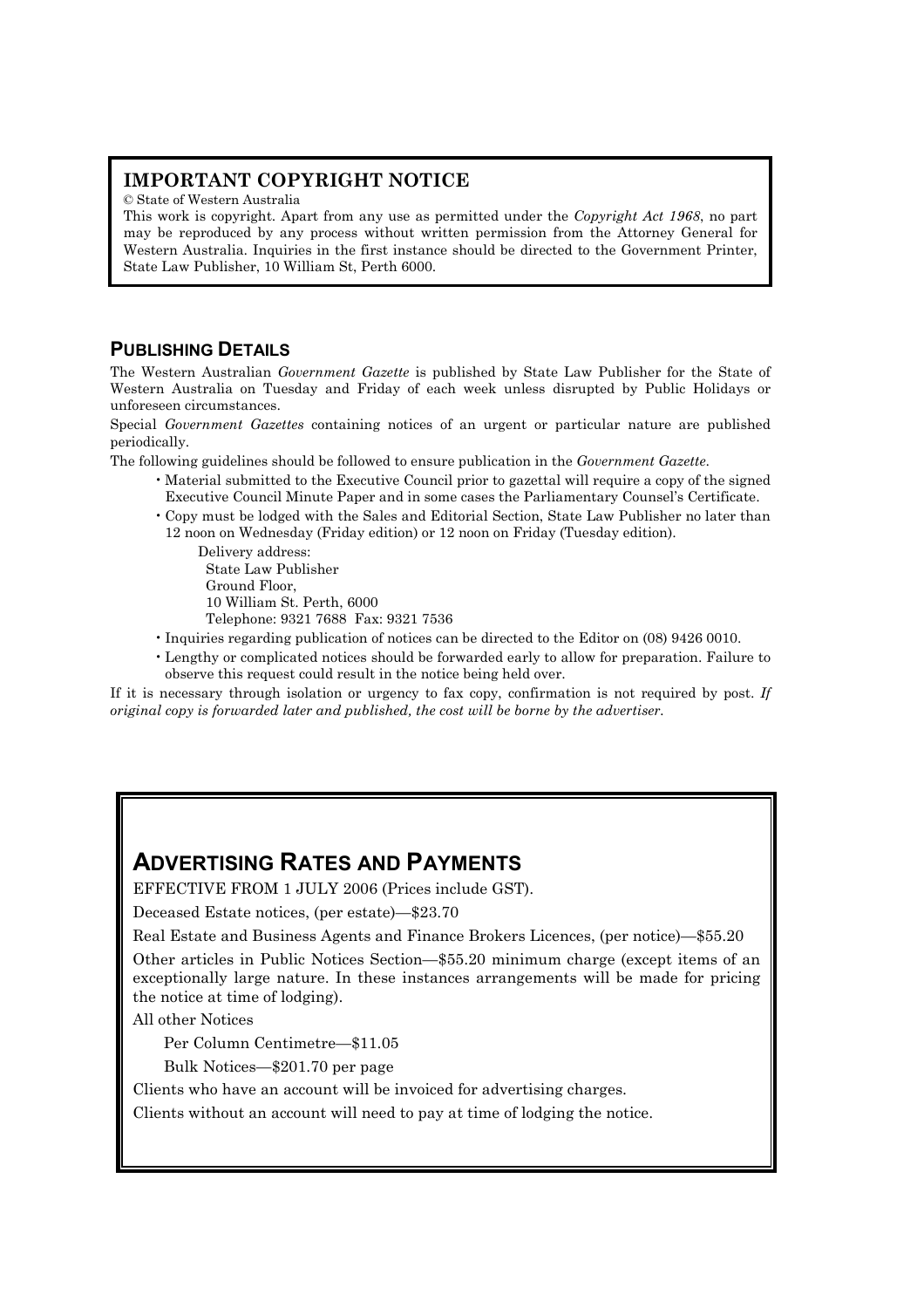# **— PART 1 —**

# **HEALTH**

**HE301\*** 

Pharmacy Act 1964

# **Pharmacy Amendment Regulations 2007**

Made by the Governor in Executive Council.

### **1. Citation**

 These regulations are the *Pharmacy Amendment Regulations 2007*.

### **2. Commencement**

These regulations come into operation as follows:

- (a) regulations 1 and  $2$  on the day on which these regulations are published in the *Gazette*;
- (b) the rest of the regulations on the day after that day.

### **3. The regulations amended**

 The amendments in these regulations are to the *Pharmacy Act Regulations 1976*\*.

 [\* *Reprint 2 as at 14 November 2003. For amendments to 27 April 2007 see Western Australian Legislation Information Tables for 2006, Table 4.*]

## **4. Appendix B replaced**

.<br>.

 Appendix B is repealed and the following Appendix is inserted instead —

**\$** 

# **Appendix B — Fees**

|                                                                           | 25 |
|---------------------------------------------------------------------------|----|
| For examinations conducted pursuant to section $21(1)(c)$ of the Act  220 |    |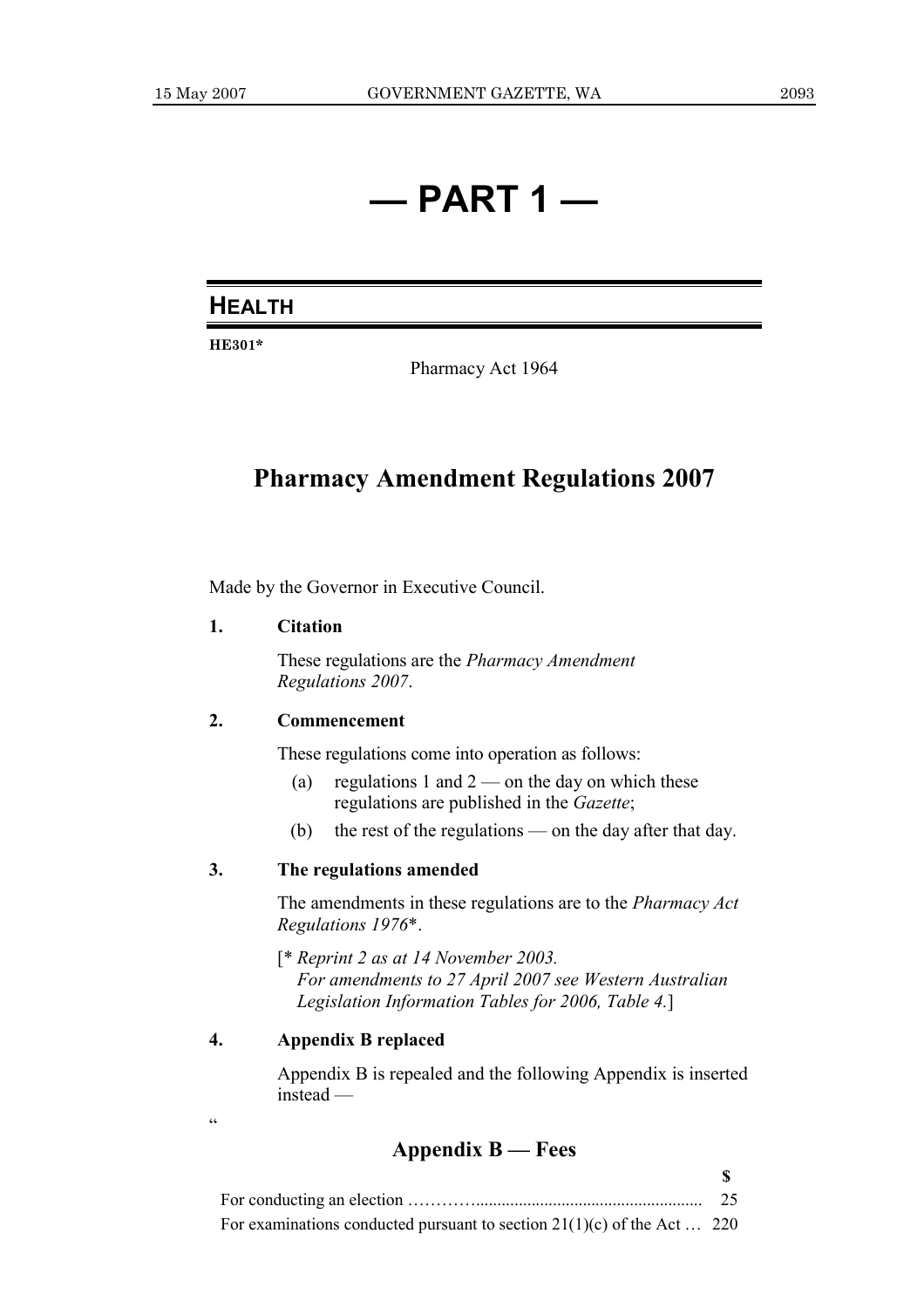| For certificate of competency for registration elsewhere than in                                                                                                                                                   | -10 |    |
|--------------------------------------------------------------------------------------------------------------------------------------------------------------------------------------------------------------------|-----|----|
| For registration of premises as a pharmacy until 30 June next                                                                                                                                                      | 490 |    |
| For renewal of registration of an existing pharmacy or registration of<br>an existing pharmacy when a new pharmaceutical chemist, company<br>or friendly society commences to practise or carry on business in the |     |    |
|                                                                                                                                                                                                                    |     | ,, |

By Command of the Governor,

M. C. WAUCHOPE, Clerk of the Executive Council.

# **LOCAL GOVERNMENT**

**LG301\*** 

Local Government Act 1995

# **Meekatharra District (Wards and Representation) Order 2007**

Made by the Governor in Executive Council.

**1. Citation** 

 This order is the *Meekatharra District (Wards and Representation) Order 2007*.

## **2. Terms used in this order**

In this order —

 **"councillor"** means a councillor on the council of the Shire of Meekatharra;

 **"poll day 2007"** means —

- (a) 20 October 2007; or
- (b) if another day for the holding of polls in 2007 is fixed under section 4.7(2) of the Act —
	- (i) for all local governments; or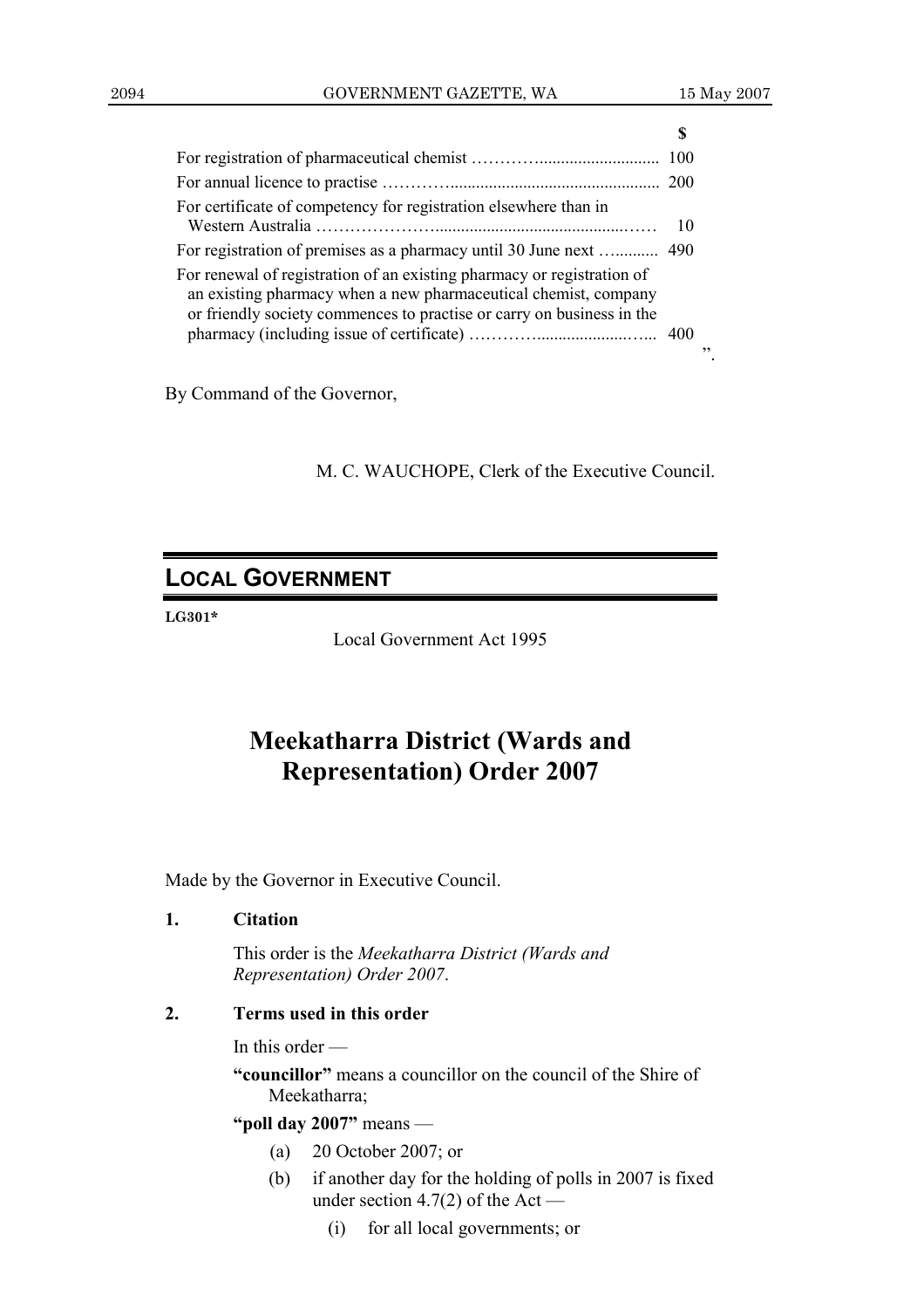- 
- (ii) for the Shire of Meekatharra or for local governments, or a class of local governments, including that shire,

that other day;

### **"poll day 2009"** means —

- (a) 17 October 2009; or
- (b) if another day for the holding of polls in 2009 is fixed under section 4.7(2) of the Act —
	- (i) for all local governments; or
	- (ii) for the Shire of Meekatharra or for local governments, or a class of local governments, including that shire,

that other day.

### **3. Ward system abolished**

 All of the wards into which the Meekatharra district is divided on poll day 2007 are abolished on the day after poll day 2007.

### **4. Reductions in offices of councillor**

- (1) After poll day 2007 the number of offices of councillor is 8.
- (2) After poll day 2009 the number of offices of councillor is 7.

### **5. Ordinary elections**

- (1) To give effect to clause 4(1), only 4 ordinary elections to fill offices of councillor are to be held in 2007.
- (2) The elections referred to in subclause (1) are to be prepared for and conducted as if the Meekatharra district had no wards.
- (3) To give effect to clause 4(2), only 3 ordinary elections to fill offices of councillor are to be held in 2009.
- (4) Subclauses (1) and (3) apply despite section 4.4(1) of the Act.

———————————

By Command of the Governor,

M. C. WAUCHOPE, Clerk of the Executive Council.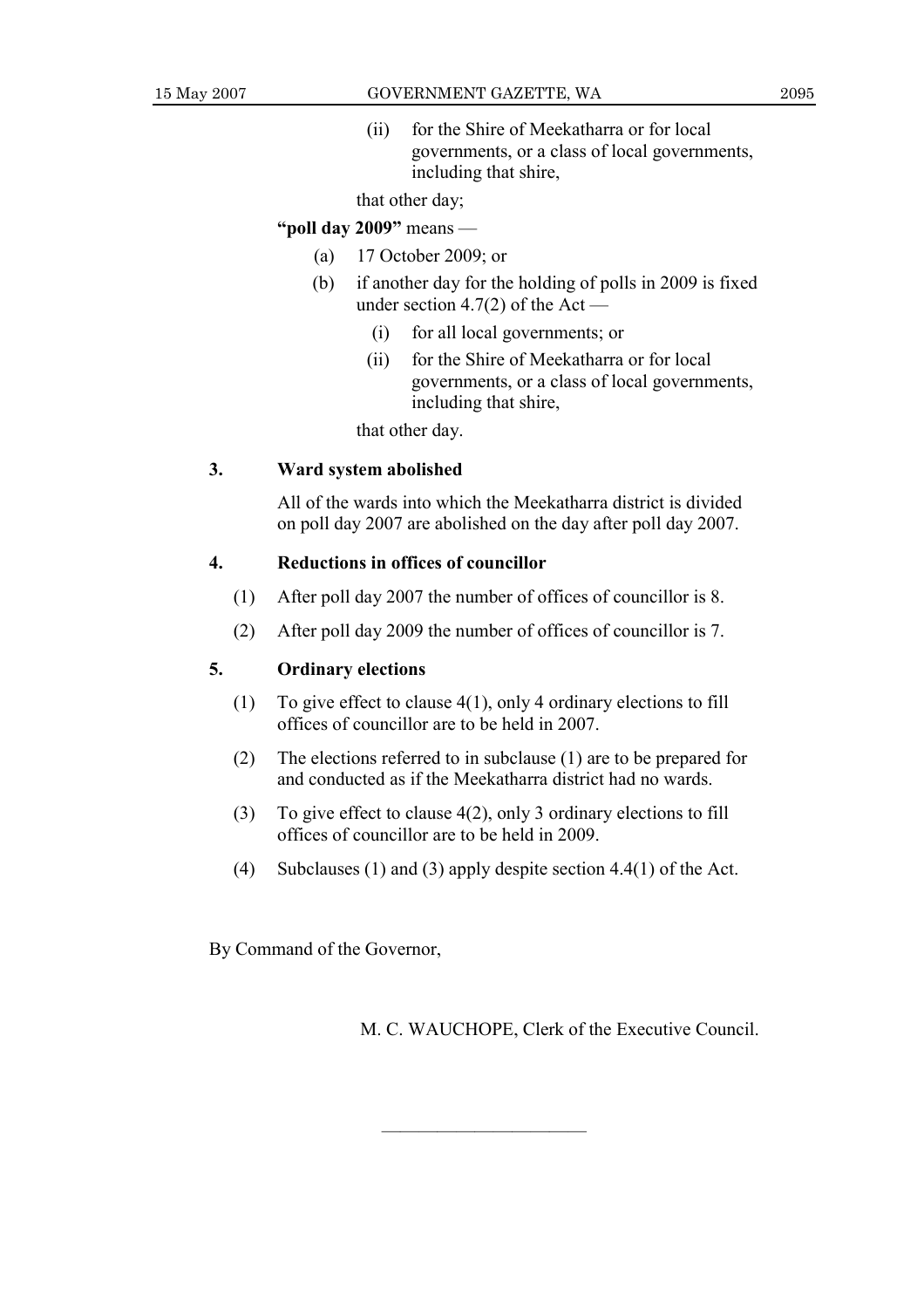# **TREASURY AND FINANCE**

**TF301\*** 

Pay-roll Tax Assessment Act 2002

# **Pay-roll Tax Assessment Amendment Regulations 2007**

Made by the Governor in Executive Council.

### **1. Citation**

 These regulations are the *Pay-roll Tax Assessment Amendment Regulations 2007*.

### **2. Commencement**

These regulations come into operation on 1 July 2007.

### **3. The regulations amended**

 The amendments in these regulations are to the *Pay-roll Tax Assessment Regulations 2003*\*.

 [\* *Reprint 1 at 13 October 2006. For amendments to 16 April 2007 see Western Australian Legislation Information Tables for 2006, Table 4*.]

### **4. Regulation 31 amended**

 Regulation 31(b) is amended by deleting "67" and inserting instead —

———————————

 $(1, 70)$  "

By Command of the Governor,

M. C. WAUCHOPE, Clerk of the Executive Council.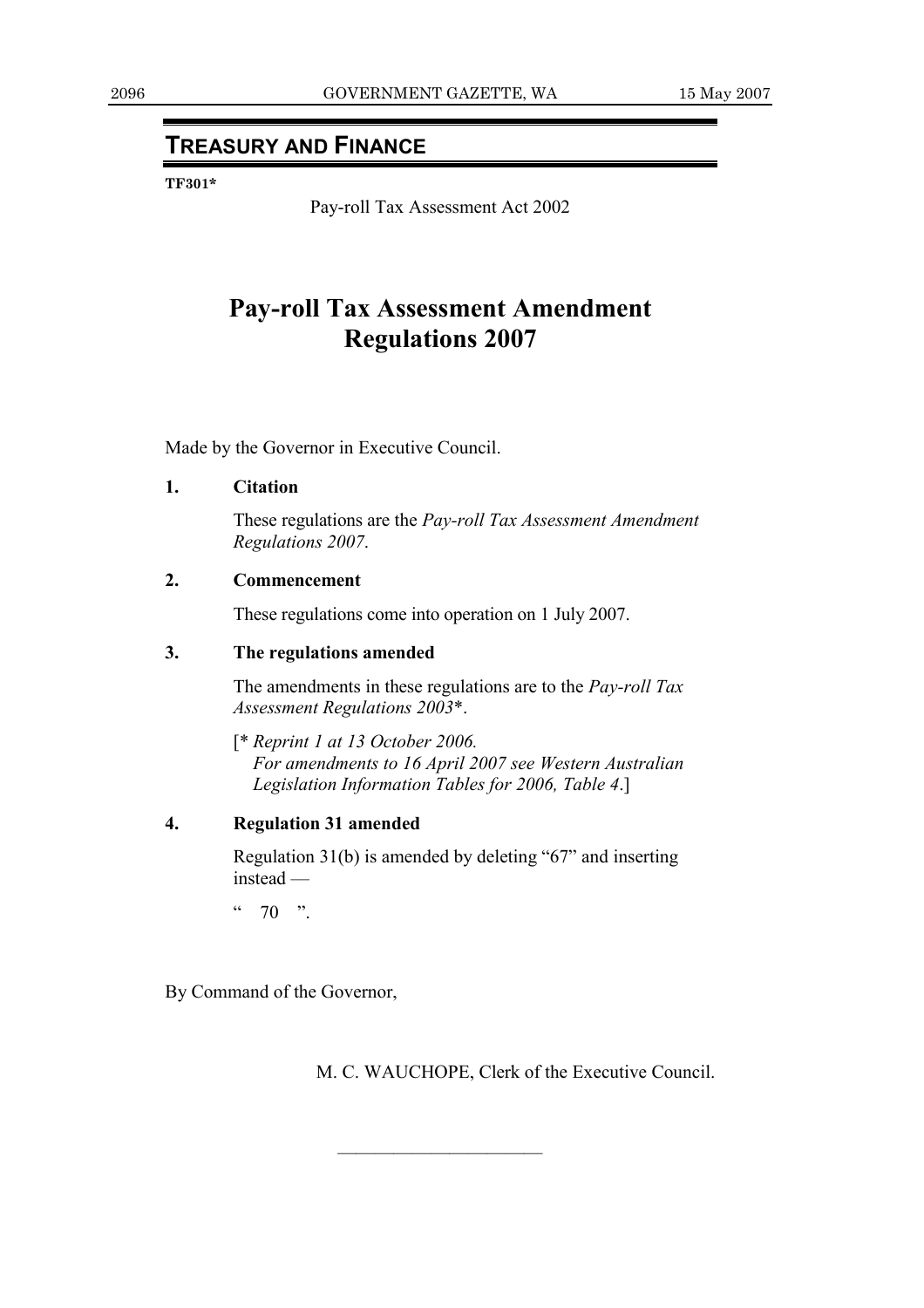# **— PART 2 —**

# **INSURANCE COMMISSION**

**IZ401\*** 

#### **MOTOR VEHICLE (THIRD PARTY INSURANCE) ACT 1943**

INSURANCE COMMISSION OF WESTERN AUSTRALIA

#### Schedule of Premiums

Payable under the Motor Vehicle (Third Party Insurance) Act 1943 in respect of Third Party Insurance Policies commencing on or after 1 July 2007 until further notice.

#### **Definition**

"Motor Vehicle" means any vehicle propelled by gas, oil, electricity or any other motive power, not being animal power required to be licensed, and complying with the requirements necessary for licensing under the Road Traffic Act 1974, and includes a caravan trailer or semi-trailer drawn or hauled by a motor vehicle.

| Schedule     |                                                                                                                                                                                                                                                                                                                                                                                                                                                                                                                                                                                                                     |                                                   |                                                      |  |
|--------------|---------------------------------------------------------------------------------------------------------------------------------------------------------------------------------------------------------------------------------------------------------------------------------------------------------------------------------------------------------------------------------------------------------------------------------------------------------------------------------------------------------------------------------------------------------------------------------------------------------------------|---------------------------------------------------|------------------------------------------------------|--|
| Class<br>No. | Class of Vehicle                                                                                                                                                                                                                                                                                                                                                                                                                                                                                                                                                                                                    | Annual<br>Premium<br>Rate<br>excluding<br>10% GST | Annual<br>Premium<br>Rate<br>including<br>$10\%$ GST |  |
|              |                                                                                                                                                                                                                                                                                                                                                                                                                                                                                                                                                                                                                     | \$                                                | \$                                                   |  |
| 1X           | Motor Car—Any motor car used for private purposes and<br>constructed principally for the conveyance of persons not<br>included in Classes 2 to 8, inclusive. This class includes Station<br>Wagons which have a designed seating capacity for four (4) or<br>more persons                                                                                                                                                                                                                                                                                                                                           |                                                   |                                                      |  |
|              | (Any motor car licensed under regulation 21D of the Road<br>Traffic (Licensing) Regulations and issued with registration<br>plates in accordance with regulation 24 (1) of those Regulations<br>as a farm vehicle shall be entitled to a rebate of 50 per cent of<br>this premium).                                                                                                                                                                                                                                                                                                                                 | 214.17                                            | 235.59                                               |  |
| 1Z           | Motor Car—Any motor car used for business purposes and<br>constructed principally for the conveyance of persons not<br>included in Classes 2 to 8, inclusive. This class includes Station<br>Wagons which have a designed seating capacity for four (4) or<br>more persons                                                                                                                                                                                                                                                                                                                                          |                                                   |                                                      |  |
|              | (Any motor car licensed under regulation 21D of the Road<br>Traffic (Licensing) Regulations and issued with registration<br>plates in accordance with regulation 24 (1) of those Regulations<br>as a farm vehicle shall be entitled to a rebate of 50 per cent of<br>this premium).                                                                                                                                                                                                                                                                                                                                 | 227.35                                            | 250.09                                               |  |
| 1B           | Ambulance Vehicle, Fire & Emergency Services Vehicle,<br>Undertakers Vehicle, Motor Vehicle owned and used by the<br>Australian Red Cross Society, or a vehicle owned and used by<br>the Cerebral Palsy Association of WA Ltd-"Ambulance<br>Vehicle": Any motor vehicle constructed and used for the<br>conveyance of sick or injured persons. "Fire & Emergency<br>Services Vehicle": Any motor vehicle owned by or under the<br>control of the Fire & Emergency Services Authority of Western<br>Australia. "Undertakers' Vehicles": Any motor vehicle used<br>solely as an undertakers' hearse or mourning coach | 104.49                                            | 114.95                                               |  |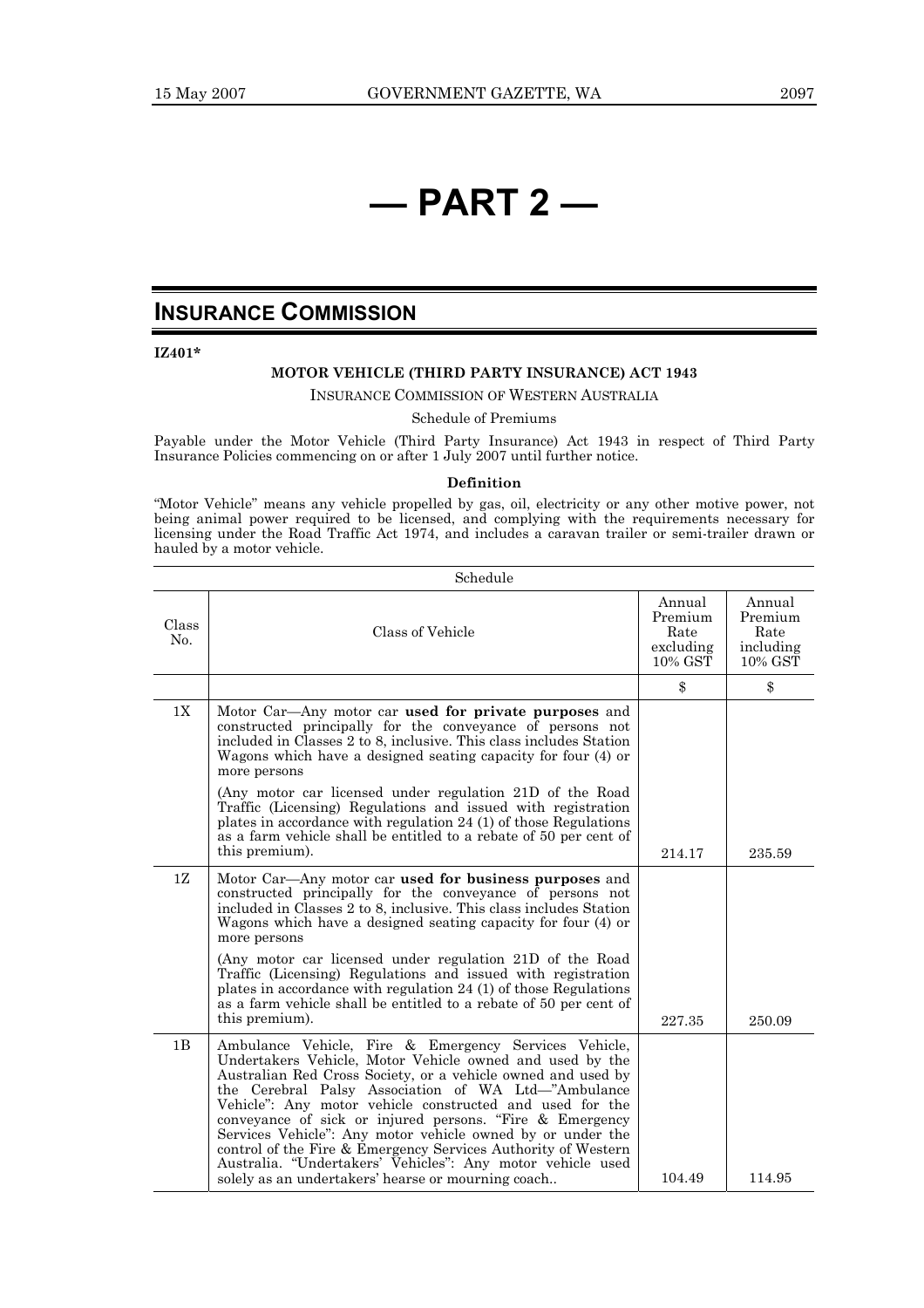## 2098 GOVERNMENT GAZETTE, WA 15 May 2007

| Class<br>No. | Class of Vehicle                                                                                                                                                                                                                                                                                                                                                                                     | Annual<br>Premium<br>Rate<br>excluding<br>10% GST | Annual<br>Premium<br>Rate<br>including<br>10% GST |
|--------------|------------------------------------------------------------------------------------------------------------------------------------------------------------------------------------------------------------------------------------------------------------------------------------------------------------------------------------------------------------------------------------------------------|---------------------------------------------------|---------------------------------------------------|
|              |                                                                                                                                                                                                                                                                                                                                                                                                      | \$                                                | \$                                                |
| 2X           | Goods Vehicle—Any motor vehicle not included in Classes 3 to<br>8, both inclusive, constructed principally for the conveyance of<br>goods and used for private purposes. This class includes a<br>wagon, utility, tractor (prime mover type)                                                                                                                                                         |                                                   |                                                   |
|              | (Any wagon licensed under regulation 21D of the Road Traffic<br>(Licensing) Regulations and issued with registration plates in<br>accordance with regulation $24$ (1) of those Regulations as a<br>farm vehicle shall be entitled to a rebate of 50 per cent of this<br>premium on the understanding that such vehicle will not be<br>entitled to a further rebate under Class 2(f) and vice versa). |                                                   |                                                   |
|              | (f) Effective for policies commencing from 1 January 2004, any<br>vehicle within this class with tare weight of 2,500 kilos or more<br>owned by a farmer and used solely or principally for carrying<br>the products of, or requisites for, the owners' farming business,<br>shall be entitled to a rebate of 50 percent of this premium.                                                            | 197.69                                            | 217.46                                            |
| 2Z           | Goods Vehicle—Any motor vehicle not included in Classes 3 to<br>8, both inclusive, constructed principally for the conveyance of<br>goods and <b>used for business purposes</b> . This class includes a<br>wagon, utility, tractor (prime mover type)                                                                                                                                                |                                                   |                                                   |
|              | (Any wagon licensed under regulation 21D of the Road Traffic<br>(Licensing) Regulations and issued with registration plates in<br>accordance with regulation $24$ (1) of those Regulations as a<br>farm vehicle shall be entitled to a rebate of 50 per cent of this<br>premium on the understanding that such vehicle will not be<br>entitled to a further rebate under Class 2(f) and vice versa). | 209.93                                            | 230.92                                            |
|              | (f) Effective for policies commencing from 1 January 2004, any<br>vehicle within this class with tare weight of 2,500 kilos or more<br>owned by a farmer and used solely or principally for carrying<br>the products of, or requisites for, the owners' farming business,<br>shall be entitled to a rebate of 50 percent of this premium.                                                            |                                                   |                                                   |
| 3            | Hire Vehicle—(excludes any vehicle used on a not for profit<br>basis, i.e. where only a contribution towards ordinary running<br>costs is received by the owner/and or driver)—                                                                                                                                                                                                                      |                                                   |                                                   |
|              | (a) Any motor vehicle, other than a taxi-cab and "Hire-<br>and-Drive-Yourself" vehicle licensed under the Road<br>Traffic Act to carry eight or more persons principally<br>operating on routes, the major portion of which is<br>within the 40-kilometre radius of the GPO Perth                                                                                                                    | 934.80                                            | 1028.28                                           |
|              | (b) Any motor vehicle, other than a taxi-cab and "Hire-<br>and-Drive-Yourself" vehicle licensed under the Road<br>Traffic Act to carry eight or more persons principally<br>operating on routes, the major portion of which is                                                                                                                                                                       |                                                   |                                                   |
|              | outside the 40-kilometre radius of the GPO Perth<br>(c) Taxi-cab (other than Peak Period Taxi-cab) principally<br>operating within a 40-kilometre radius of the GPO                                                                                                                                                                                                                                  | 439.32                                            | 483.25                                            |
|              | Perth                                                                                                                                                                                                                                                                                                                                                                                                | 982.35                                            | 1,080.59                                          |
|              | (d) Taxi-cab principally operating outside a 40-kilometre<br>radius of the GPO Perth.                                                                                                                                                                                                                                                                                                                | 270.18                                            | 297.20                                            |
|              | (e) School buses, ie vehicles used primarily for the carriage<br>of children to and from school and any other vehicle<br>constructed similarly to an omnibus privately owned<br>and used for conveyance of non-paying passengers.                                                                                                                                                                    | 172.75                                            | 190.03                                            |
|              | (f) Any motor vehicle used for carriage of passengers, for<br>hire, fare or reward, not included in Classes 3 (a) to<br>3 (e) inclusive.                                                                                                                                                                                                                                                             | 315.37                                            | 346.90                                            |
|              | (g) Hire-and-Drive-Yourself vehicle (other than motor<br>cycles included in Class 7 (a)                                                                                                                                                                                                                                                                                                              | 270.18                                            | 297.20                                            |
| 4X           | Motor Cycle used for private purposes                                                                                                                                                                                                                                                                                                                                                                |                                                   |                                                   |
|              | Other than motor cycle included in Classes 5 (b) and 7 (a)                                                                                                                                                                                                                                                                                                                                           |                                                   |                                                   |
|              | (Any motor cycle licensed under regulation 21D of the Road<br>Traffic (Licensing) Regulations and issued with registration<br>plates in accordance with regulation 24 (1) of those Regulations<br>as a farm vehicle shall be entitled to a rebate of 50 per cent of                                                                                                                                  |                                                   |                                                   |
|              | this premium.)                                                                                                                                                                                                                                                                                                                                                                                       | 121.44                                            | 133.58                                            |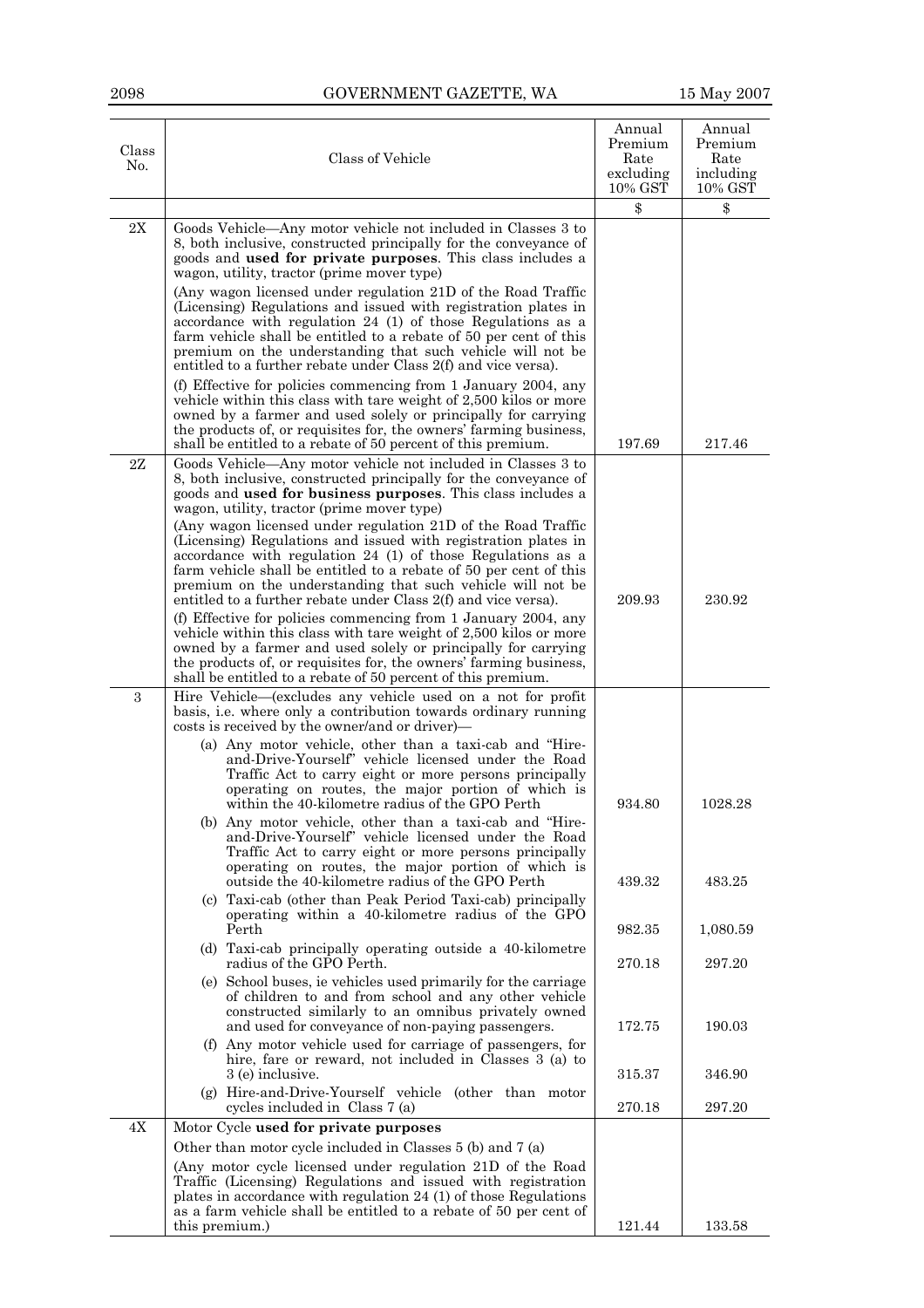| Class<br>No.   | Class of Vehicle                                                                                                                                                                                                                                                                                   | Annual<br>Premium<br>Rate<br>excluding<br>10% GST | Annual<br>Premium<br>Rate<br>including<br>10% GST |
|----------------|----------------------------------------------------------------------------------------------------------------------------------------------------------------------------------------------------------------------------------------------------------------------------------------------------|---------------------------------------------------|---------------------------------------------------|
|                |                                                                                                                                                                                                                                                                                                    | \$                                                | \$                                                |
| 4Z             | Motor Cycle used for business purposes                                                                                                                                                                                                                                                             |                                                   |                                                   |
|                | Other than motor cycle included in Classes 5 (b) and 7 (a)                                                                                                                                                                                                                                         |                                                   |                                                   |
|                | (Any motor cycle licensed under regulation 21D of the Road<br>Traffic (Licensing) Regulations and issued with registration<br>plates in accordance with regulation $24(1)$ of those Regulations<br>as a farm vehicle shall be entitled to a rebate of 50 per cent of<br>this premium.)             | 128.97                                            | 141.87                                            |
| 5              | Motor Trade Vehicle (ie motor car manufacturing, garage<br>proprietor, vendor of and/or dealer in motor cars);                                                                                                                                                                                     |                                                   |                                                   |
|                | (a) Motor Vehicle not included in Classes $5$ (b) and $5$ (c)<br>used by the above with identification plate attached<br>issued under the Road<br>Traffic Act—rate<br>per<br>identification plate issued                                                                                           | 51.78                                             | 56.95                                             |
|                | (b) Motor cycle used by the above, with identification plate<br>attached issued under Road Traffic Act-rate per<br>identification plate issued                                                                                                                                                     | 79.08                                             | 86.98                                             |
|                | (c) Tow Truck (as defined in First Schedule of Road Traffic<br>Act); or testing plate whilst being used in accordance<br>with section 27 of the Motor Vehicle Dealers Act 1973                                                                                                                     | 310.80                                            | 341.88                                            |
| 6              | Trailer, Caravan, Invalid Wheel Chair- (This class includes all<br>vehicles issued with trailer plates, but does not include tractor<br>(prime mover type), which is issued separately under Class 2)                                                                                              | 5.18                                              | 5.70                                              |
| $\overline{7}$ | Miscellaneous-                                                                                                                                                                                                                                                                                     |                                                   |                                                   |
|                | (a) Veteran Cars, Wagons and Motor Cycles-Vehicles<br>which are the subject of a limited Traffic Licence as a<br>veteran vehicle and only whilst being used in<br>accordance with the provisions of such licence.                                                                                  | 15.06                                             | 16.57                                             |
|                | Farm Fire Fighting Vehicles—Any vehicle that is owned by a<br>person engaged in the business of farming or grazing and that<br>is fitted or adapted for the purpose of fire fighting, licensed<br>under a limited licence, limiting it exclusively to use on a road<br>for fire fighting purposes. |                                                   |                                                   |
|                | Motor Cycles—Not exceeding 75 cc including such Motor Cycles<br>that are used as a HIRE VEHICLE.                                                                                                                                                                                                   |                                                   |                                                   |
|                | Any other vehicles being a motor vehicle within the meaning of<br>the Motor Vehicle (Third Party Insurance) Act not otherwise<br>classified                                                                                                                                                        |                                                   |                                                   |
|                | (b) Forklift, Tow Motor, Self-propelled Headers, Tractor<br>(other than prime mover type but including farm type)<br>and Tractor Plant as defined in First Schedule of Road<br>Traffic Act and licensed as Class A or B licence under                                                              |                                                   |                                                   |
|                | Regulations to Road Traffic Act.                                                                                                                                                                                                                                                                   | 31.07                                             | 34.17                                             |
| 8              | (a) Tractor Plant which is licensed as Class C licence<br>under Regulations to Road Traffic Act                                                                                                                                                                                                    | 126.60                                            | 139.26                                            |
|                | (b) Motor Cranes, as defined in First Schedule of Road<br>Traffic Act                                                                                                                                                                                                                              | 538.95                                            | 592.85                                            |

Vehicles insured under Vehicle Class 1X, 1Z, 2X, 2Z or 4X or 4 Z and licensed under Regulation 21D (1) of the Road Traffic Act (Licensing) Regulations and issued with registration plates in accordance with Sub regulation 1 of Regulation 24 of the Road Traffic (Licensing) Regulations as farm vehicle shall be entitled to a rebate of 50 per cent of the premium applicable to that vehicle class. Such vehicles insured under Vehicle Class 2(f) shall not be entitled to a further premium rebate and vice versa.

"For Short Period Rates—the premium for any period less than 12 months shall be calculated as follows—

- for a period of 6 months the premium will be half of the 12 month premium,
- for a period of 3 months the premium will be one quarter of the 12 month premium
- for periods other than the periods specified above, the premium will be calculated by dividing the 12 month premium by 365 days and multiplying the result by the number of days for the period required".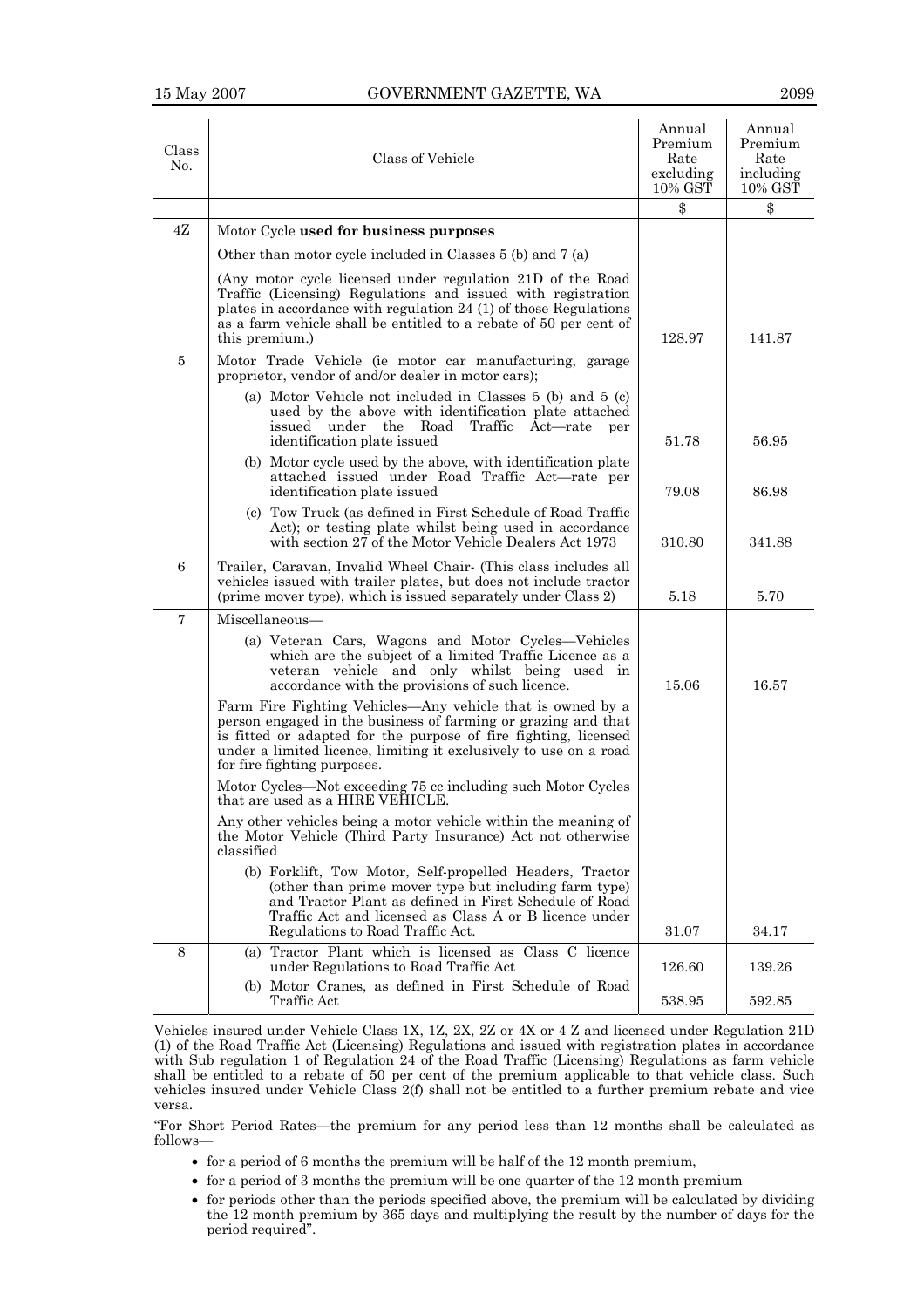#### NOTE—

- GOODS AND SERVICES TAX (GST)—GST rate of 10% is charged on all premiums for policies with a commencement date of 1 July 2000 onwards. GST applies to short term fees but does not apply to stamp duty.
- STAMP DUTY—Stamp Duty is payable in accordance with the Stamp Act 1921 as amended.
- SHORT TERM FEES (ie. any period of less than 12 months)—In addition to the premium a short term fee of 10 cents is payable except in the case of an initial license or permit where such license or permit is effected for the maximum period permitted by the Licensing Authority.

PERMITS—Any motor vehicle issued with a permit pursuant to Section 26 of the Road Traffic Act 1974 (or the Road Traffic (Licensing) Regulations 1975) which has a duration in excess of 48 hours, shall be entitled to a 50 per cent rebate of the insurance premium listed in this Schedule of Premiums, applicable to that class of vehicle and for the period of the permit.

PERMIT NOT EXCEEDING 48 HOURS—The fee for permits, the duration of which does not exceed 48 hours, shall be \$5.00 Third Party Insurance Premium.

> VIC EVANS, Managing Director, Insurance Commission of Western Australia.

# **JUSTICE**

#### **JU401\***

#### **JUSTICES OF THE PEACE ACT 2004**

RESIGNATIONS

It is hereby notified for public information that the Minister has accepted the resignation of—

Mrs Elizabeth Zarina Lehman of 85 Landgren Road, Casuarina

Mr Laurens Donald Robertson of 11/24 Davies Road, Claremont

from the Office of Justice of the Peace for the State of Western Australia.

JOANNE STAMPALIA, A/Executive Director, Court and Tribunal Services.

# **LOCAL GOVERNMENT**

**LG401\*** 

#### **HEALTH ACT 1911**

*Shire of Meekatharra* 

#### DWELLING UNFIT FOR HUMAN HABITATION

Pursuant to Section 355 of the *Health Act 1911* as amended from time to time, the Shire of Meekatharra hereby advertises the following Notices served on the properties stated within each Notice, as the owners are not known to the Shire, and attempts to serve the Notices on the owners as per the Shire of Meekatharra's rate records have failed.

ROY McCLYMONT, Chief Executive Officer.

# ———— **NOTICE**

Take notice that by virtue of the powers conferred under the provisions of the *Health Act 1911* (as amended), the Council of the Shire of Meekatharra, being the Local Authority in and for the health district of Meekatharra, declares that, pursuant to Section 135, the dwelling described in the first schedule hereto, of which you are the owner, is unfit for human habitation and shall not be occupied after the 8th day of February 2007, and that the works detailed in the second schedule are completed by the completion date stated.

Further take notice that the dwelling shall not be inhabited or occupied by any person from the date stated above. Any person who permits any person to occupy the above dwelling, or any person who occupies the dwelling, is in breach of the provisions of the said Act. Any breach of this Notice constitutes an offence, and may result in the matter being placed in the hands of Council's Solicitors for prosecution.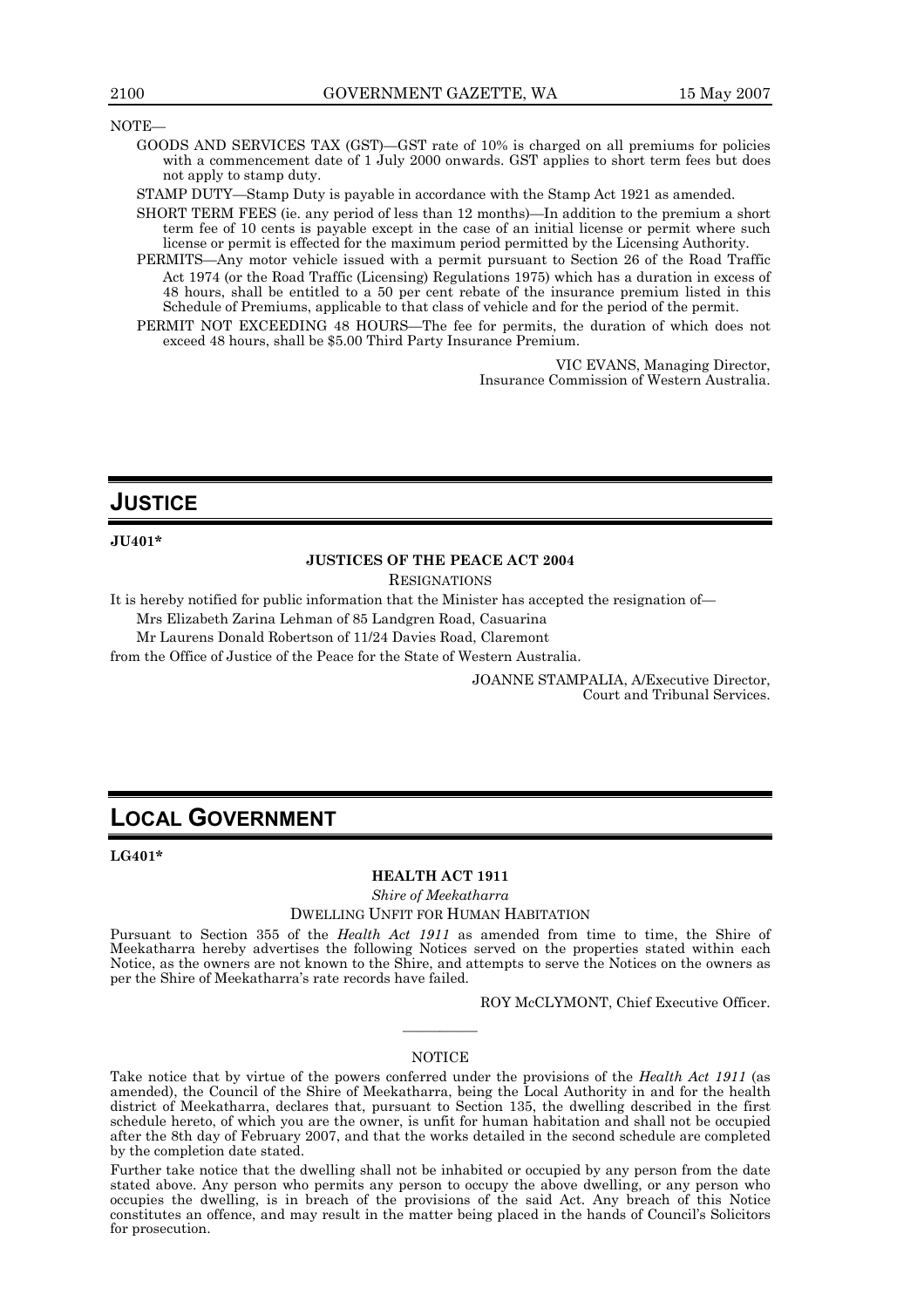#### FIRST SCHEDULE

Premises: Single story duplex dwelling, steel framed transportable, with fibro external cladding, and steel cladding to roof. Location: Lot 210 Darlot Street, Meekatharra WA 6642

Owner: "The Owner" of Dwelling Located on Lot 209 Darlot Street, Meekatharra WA 6642

#### SECOND SCHEDULE

Pursuant to Section 137 of the *Health Act 1911*, the owner will, on or before the 30th May 2007 totally demolish the whole of the buildings and all associated buildings. Also, the complete allotment is to be cleared of all rubbish, which shall be removed to the licensed landfill of the Shire of Meekatharra.

Dated this 8th day of February 2007.

Issued by and under the direction of Council,

W. V. ATYEO (M.E.H.A.), Environmental Health Officer/ Building Surveyor.

**LG402\*** 

#### **HEALTH ACT 1911**

———————————

*Shire of Meekatharra* 

#### DWELLING UNFIT FOR HUMAN HABITATION

Pursuant to Section 355 of the *Health Act 1911* as amended from time to time, the Shire of Meekatharra hereby advertises the following Notices served on the properties stated within each Notice, as the owners are not known to the Shire, and attempts to serve the Notices on the owners as per the Shire of Meekatharra's rate records have failed.

ROY McCLYMONT, Chief Executive Officer.

### ———— NOTICE

Take notice that by virtue of the powers conferred under the provisions of the *Health Act 1911* (as amended), the Council of the Shire of Meekatharra, being the Local Authority in and for the health district of Meekatharra, declares that, pursuant to Section 135, the dwelling described in the first schedule hereto, of which you are the owner, is unfit for human habitation and shall not be occupied after the 8th day of February 2007, and that the works detailed in the second schedule are completed by the completion date stated.

Further take notice that the dwelling shall not be inhabited or occupied by any person from the date stated above. Any person who permits any person to occupy the above dwelling, or any person who occupies the dwelling, is in breach of the provisions of the said Act. Any breach of this Notice constitutes an offence, and may result in the matter being placed in the hands of Council's Solicitors for prosecution.

#### FIRST SCHEDULE

Premises: Single story, steel framed transportable dwelling, with fibro external cladding, and steel cladding to roof.

Location: Lot 209 Darlot Street, Meekatharra WA 6642

Owner: "The Owner" of Dwelling Located on Lot 209 Darlot Street, Meekatharra WA 6642

#### SECOND SCHEDULE

Pursuant to Section 137 of the *Health Act 1911*, the owner will, on or before the 30th May 2007 totally demolish the whole of the building and all associated buildings. Also, the complete allotment is to be cleared of all rubbish, which shall be removed to the licensed landfill of the Shire of Meekatharra.

Dated this 8th day of February 2007

Issued by and under the direction of Council,

W. V. ATYEO (M.E.H.A.), Environmental Health Officer/ Building Surveyor.

**LG403\*** 

#### **LOCAL GOVERNMENT (MISCELLANEOUS PROVISIONS) ACT 1960**

———————————

*City of Mandurah* 

#### APPOINTMENT OF AUTHORISED OFFICER

It is hereby notified for public information that Cameron Michael Smith has been appointed as a Ranger and Pound Keeper pursuant to Part XX, Section 449 of the *Local Government (Miscellaneous Provisions) Act 1960*. The appointment is effective as of 7 May 2007.

MARK NEWMAN, Chief Executive Officer.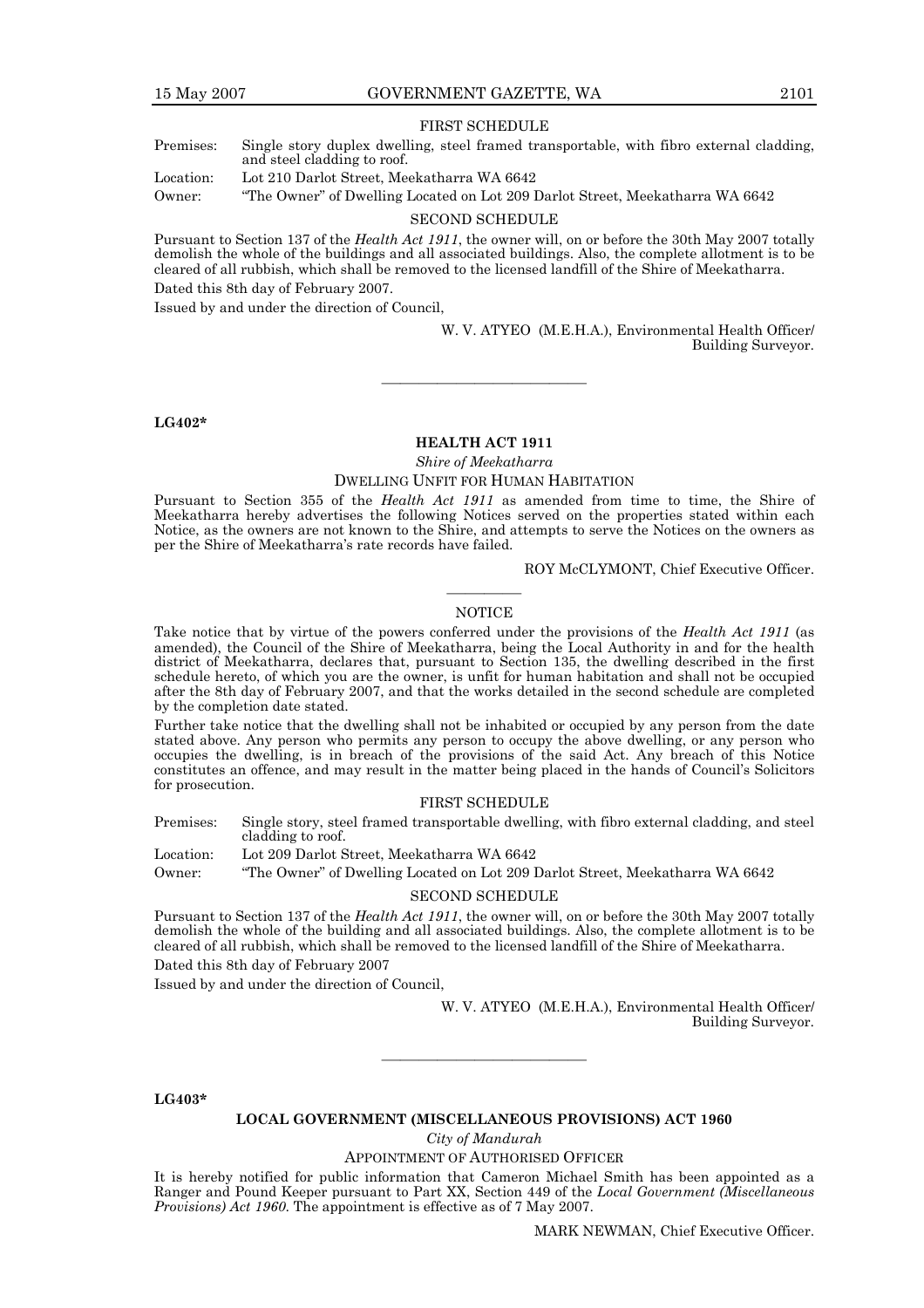#### **LG404\***

#### **LOCAL GOVERNMENT ACT 1995**

#### DISTRICT OF COOLGARDIE (DISCONTINUATION OF WARD SYSTEM) ORDER 2007

Made by the Governor in Executive Council on the recommendation of the Minister for Local Government.

#### **1. Citation**

This order is the *District of Coolgardie (Discontinuation of Ward System) Order 2007.*

#### **2. Ward system abolished (s.2.2 (1) (d) of the Act)**

All of the wards in the district of Coolgardie are abolished immediately before the first ordinary elections day after the commencement of this order.

#### **3. Consequential directions (s.9.62 of the Act)**

(1) Part 4 of the Act, modified to the extent necessary to give effect to clause 2, applies to preparing for and conducting the next ordinary elections of the Shire of Coolgardie as if the change effected by that clause had taken effect on the day on which this order commenced.

(2) For the avoidance of doubt, clause 2 does not affect the term of office of any councillor.

I recommend that the order in clause 2 be made as recommended by the Local Government Advisory Board.

> Hon LJILJANNA RAVLICH MLC, Minister for Local Government; Racing and Gaming; Multicultural Interests and Citizenship; Government Enterprises; Minister Assisting the Minister for Planning and Infrastructure; Goldfields-Esperance; Youth.

By Command of the Governor,

M. C. WAUCHOPE, Clerk of the Council.

**LG405\*** 

#### **LOCAL GOVERNMENT ACT 1995**

———————————

DISTRICTS OF BROOME, DERBY-WEST KIMBERLEY, HALLS CREEK AND WYNDHAM-EAST KIMBERLEY (CHANGE OF BOUNDARIES) ORDER 2007

Made by the Governor in Executive Council on the recommendation of the Minister for Local Government.

#### **1. Citation**

This order may be cited as the *Districts of Broome, Derby-West Kimberley, Halls Creek and Wyndham-East Kimberley (Change of Boundaries) Order 2007*.

#### **2. Commencement**

This order comes into operation on the date of publication in the *Government Gazette*.

#### **3. Boundary change—Shire of Broome (s.2.1 and s.2.2 of the Act)**

(1) The boundaries of the district of Broome are changed by including the portion of land described in Schedule 1A.

(2) The boundaries of the district of Broome are changed by excluding the portion of land described in Schedule 1B.

(3) The boundaries of the Dampier Ward are changed by including the portion of land described in Schedule 1A.

(4) The boundaries of the Dampier Ward are changed by excluding the portion of land described in Schedule 1B.

#### **4. Boundary change—Shire of Derby-West Kimberley (s.2.1 of the Act)**

(1) The boundaries of the district of Derby-West Kimberley are changed by excluding the portion of land described in Schedule 1A.

(2) The boundaries of the district of Derby-West Kimberley are changed by including the portion of land described in Schedule 1B.

(3) The boundaries of the district of Derby-West Kimberley are changed by including the portion of land described in Schedule 2A.

(4) The boundaries of the district of Derby-West Kimberley are changed by excluding the portion of land described in Schedule 2B.

(5) The boundaries of the district of Derby-West Kimberley are changed by including the portion of land described in Schedule 3A.

(6) The boundaries of the district of Derby-West Kimberley are changed by excluding the portion of land described in Schedule 3B.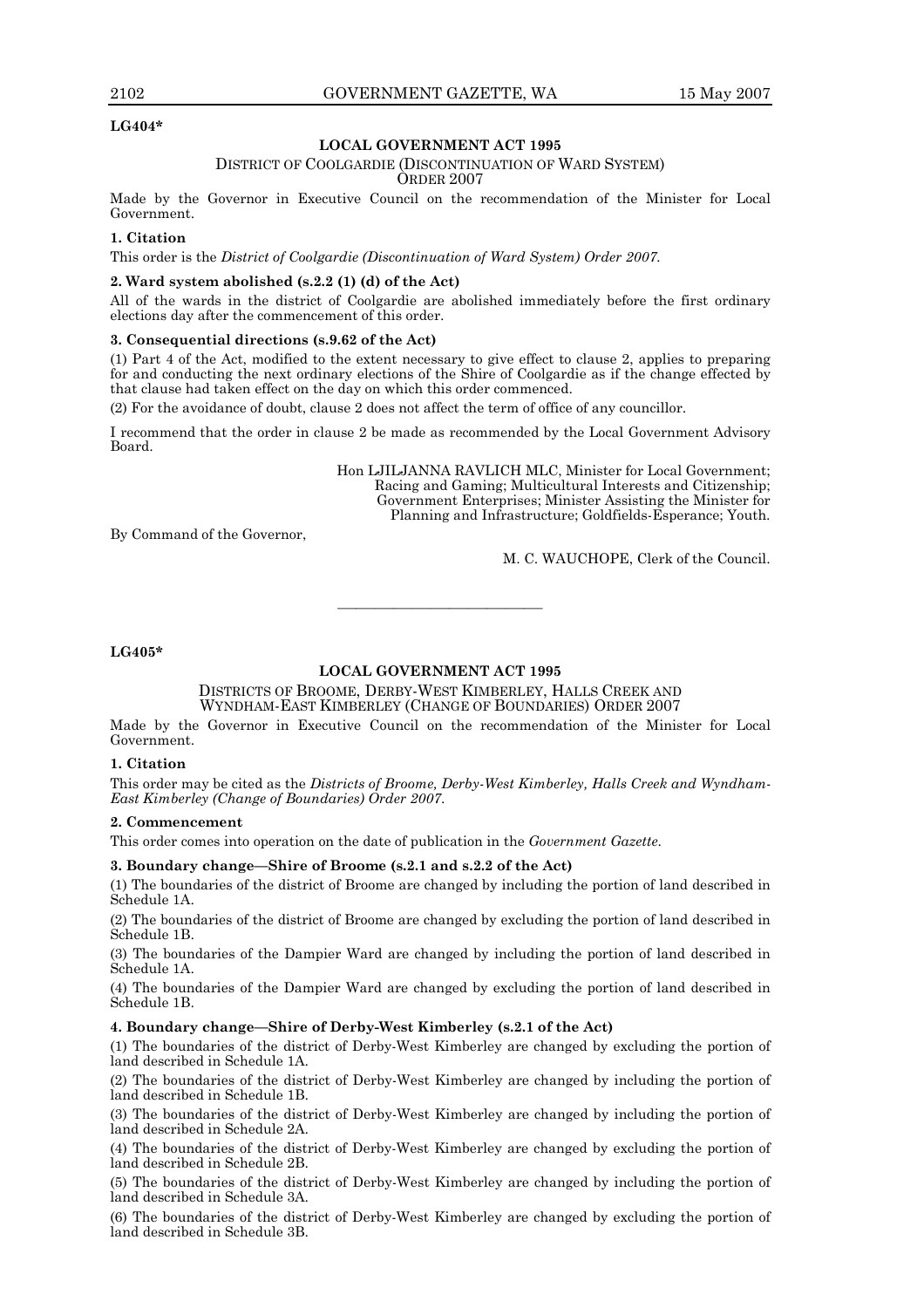#### **5. Boundary change—Shire of Halls Creek (s.2.1 and s.2.2 of the Act)**

(1) The boundaries of the district of Halls Creek are changed by excluding the portion of land described in Schedule 2A.

(2) The boundaries of the district of Halls Creek are changed by including the portion of land described in Schedule 2B.

(3) The boundaries of the district of Halls Creek are changed by including the portion of land described in Schedule 4A.

(4) The boundaries of the district of Halls Creek are changed by including the portion of land described in Schedule 4B.

(5) The boundaries of the district of Halls Creek are changed by excluding the portion of land described in Schedule 4C.

(6) The boundaries of the South and Central Wards are changed by excluding the portion of land described in Schedule 2A.

(7) The boundaries of the Central Ward are changed by including the portion of land described in Schedule 2B.

(8) The boundaries of the Central Ward are changed by including the portion of land described in Schedule 4A.

(9) The boundaries of the North Ward are changed by including the portion of land described in Schedule 4B.

(10) The boundaries of the North and Central Wards are changed by excluding the portion of land described in Schedule 4C.

#### **6. Boundary change—Shire of Wyndham-East Kimberley (s.2.1 of the Act)**

(1) The boundaries of the district of Wyndham-East Kimberley are changed by excluding the portion of land described in Schedule 3A.

(2) The boundaries of the district of Wyndham-East Kimberley are changed by including the portion of land described in Schedule 3B.

(3) The boundaries of the district of Wyndham-East Kimberley are changed by excluding the portion of land described in Schedule 4A.

(4) The boundaries of the district of Wyndham-East Kimberley are changed by excluding the portion of land described in Schedule 4B.

(5) The boundaries of the district of Wyndham-East Kimberley are changed by including the portion of land described in Schedule 4C.

#### SCHEDULE 1A

#### TRANSFER OF TERRITORY FROM THE SHIRE OF DERBY-WEST KIMBERLEY TO THE SHIRE OF BROOME (DAMPIER WARD)

All that portion of land as shown coloured red on Deposited Plan 55292. *Area: approx. 1,838 hectares* 

#### SCHEDULE 1B

#### TRANSFER OF TERRITORY FROM THE SHIRE OF BROOME (DAMPIER WARD) TO THE SHIRE OF DERBY-WEST KIMBERLEY

All those portions of land as shown coloured orange on Deposited Plan 55292. *Area: approx. 95,893 hectares*

#### SCHEDULE 2A

#### TRANSFER OF TERRITORY FROM THE SHIRE OF HALLS CREEK (SOUTH WARD AND CENTRAL WARD) TO THE SHIRE OF DERBY-WEST KIMBERLEY

All those portions of land as shown coloured orange on Deposited Plan 55292.

*Area: approx. 1,077,759 hectares* 

#### SCHEDULE 2B

#### TRANSFER OF TERRITORY FROM THE SHIRE OF DERBY-WEST KIMBERLEY TO THE SHIRE OF HALLS CREEK (CENTRAL WARD)

All that portion of land as shown coloured yellow on Deposited Plan 55292.

Area: approx. 10,877 hectares

#### SCHEDULE 3A

#### TRANSFER OF TERRITORY FROM THE SHIRE OF WYNDHAM-EAST KIMBERLEY TO THE SHIRE OF DERBY-WEST KIMBERLEY

All those portions of land as shown coloured orange on Deposited Plan 55292. *Area: approx. 443,800 hectares*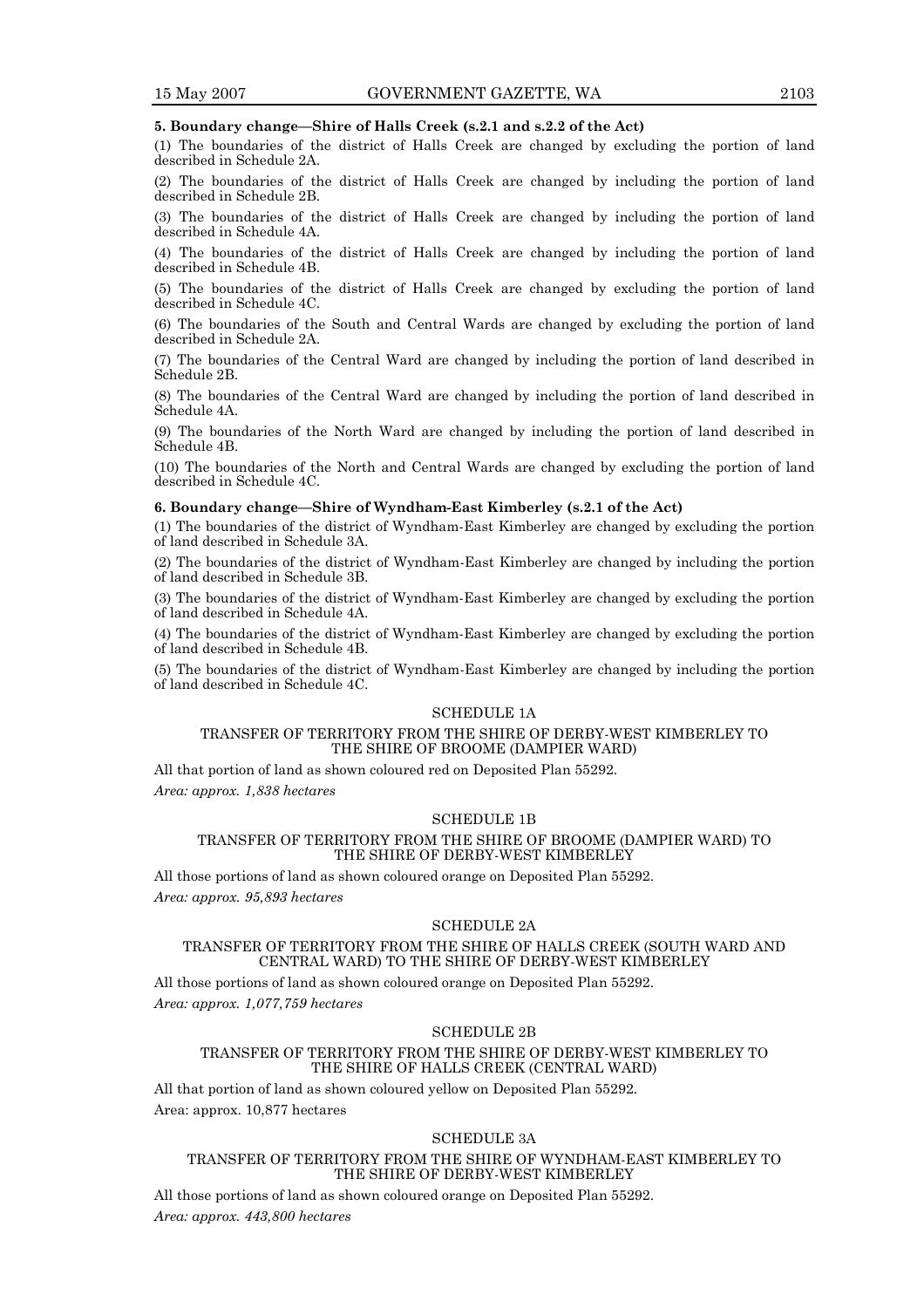#### SCHEDULE 3B

#### TRANSFER OF TERRITORY FROM THE SHIRE OF DERBY-WEST KIMBERLEY TO THE SHIRE OF WYNDHAM-EAST KIMBERLEY

All those portions of land as shown coloured pink on Deposited Plan 55292. *Area: approx. 19,306 hectares* 

#### SCHEDULE 4A

#### TRANSFER OF TERRITORY FROM THE SHIRE OF WYNDHAM-EAST KIMBERLEY TO THE SHIRE OF HALLS CREEK (CENTRAL WARD)

All that portion of land being part of Bedford Downs Station as shown coloured yellow on Deposited Plan 55292.

*Area: approx. 105,516 hectares* 

#### SCHEDULE 4B

#### TRANSFER OF TERRITORY FROM THE SHIRE OF WYNDHAM-EAST KIMBERLEY TO THE SHIRE OF HALLS CREEK (NORTH WARD)

All those portions of land being part of Lot 44 (Reserve 13944) and part of Mabel Downs Station as shown coloured yellow on Deposited Plan 55292.

*Area: approx. 29,582 hectares* 

#### SCHEDULE 4C

#### TRANSFER OF TERRITORY FROM THE SHIRE OF HALLS CREEK (NORTH WARD AND CENTRAL WARD) TO THE SHIRE OF WYNDHAM-EAST KIMBERLEY

All those portions of land as shown coloured pink on Deposited Plan 55292.

*Area: approx. 15,456 hectares* 

I recommend that the orders in Clauses 3, 4, 5 and 6 be made as recommended by the Local Government Advisory Board.

> Hon LJILJANNA RAVLICH MLC, Minister for Local Government; Racing and Gaming; Multicultural Interests and Citizenship; Government Enterprises: Minister Assisting the Minister for Planning and Infrastructure; Goldfields-Esperance; Youth.

By Command of the Governor,

M. C. WAUCHOPE, Clerk of the Council.

#### **LG406\***

# *CITY OF KALGOORLIE-BOULDER*

———————————

#### APPOINTMENTS

The City of Kalgoorlie-Boulder wishes to advise for public information the appointment of Julie O'Reilly as an authorised officer to operate within the City of Kalgoorlie-Boulder to enforce the following Acts and Regulations and Local Laws effective immediately—

- The City's Parking and Parking Facilities Local Laws
- Litter Act 1979

Additionally the appointment of Kimberly Harris and Nathan Duncan as authorised officers to enforce the following Acts and Regulations and Local Laws effective immediately—

- Local Government Act 1995
- Local Government (Miscellaneous Provisions) Act 1960
- Dog Act 1976
- Litter Act 1979
- Bush Fires Act 1954 and Regulations—(Bush Fire Control Officer)
- Bush Fires (Infringements) Regulations 1976
- Control of Off Road Vehicles (Off Road Areas) Act 1978 and Regulations
- Caravan Parks and Camping Grounds Act and Regulations 1997
- City of Kalgoorlie-Boulder Local Laws

The City of Kalgoorlie-Boulder also wishes to advise the cancellation of the appointments of Sean Hawkins, Clare Fletcher, Paul Bradsell and Annette Fissioli.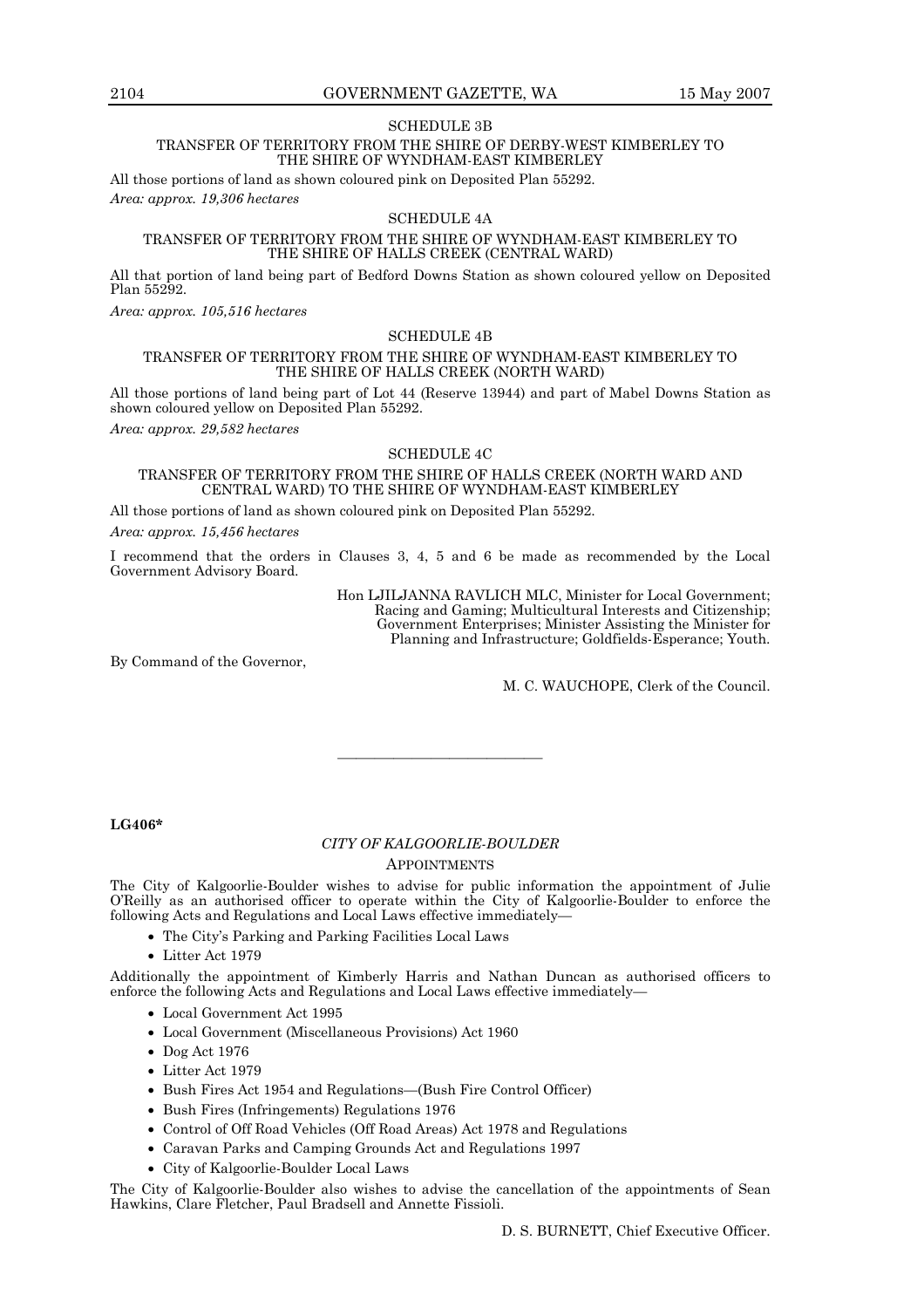# **MARINE/MARITIME**

**MX401\*** 

### **WESTERN AUSTRALIAN MARINE ACT 1982 NAVIGABLE WATERS REGULATIONS**

RESTRICTED SPEED AREAS—ALL VESSELS

Swan River

Department for Planning and Infrastructure, Fremantle WA, 15 May 2007.

Acting pursuant to the powers conferred by Regulation 48A of the Navigable Waters Regulations the department by this notice revokes the 8-knot speed restrictions currently in force—

- under the Narrows Bridge, the Canning Bridge and the southern arch of the Causeway Bridges and
- within 45 metres of all the Barrack Street Jetties.

Under Section 67 of the *Western Australian Marine Act 1982*, the department also revokes the 8-knot speed limit in the area-

 • between the Canning Bridge and a line drawn between Point Heathcoate and the outer end of the Como Jetty, as published at paragraph (d)(3)(1) of Notice MH401 in the *Government Gazette* dated 25 October 1991.

Providing that these revocations shall apply only between 0800 hrs and 1300 hrs on Sunday 20 May 2007, to official bona fide vessels competing in the "Swan Marathon Event" held by the Power Dinghy Racing Club.

On completion of the event all existing speed limits will be re-established.

DAVID HARROD, General Manager, Marine Safety, Department for Planning and Infrastructure.

# **MINERALS AND PETROLEUM**

**MP401\*** 

#### Commonwealth of Australia **PETROLEUM (SUBMERGED LANDS) ACT 1967**  GRANT OF EXPLORATION PERMIT

Exploration Permit No. WA-399-P has been granted to Carnarvon Petroleum Limited and Rialto Energy Limited to have effect for a period of six (6) years from 7 May 2007.

W. L. TINAPPLE, Director Petroleum and Royalties Division.

# **PLANNING AND INFRASTRUCTURE**

**PI401\*** 

#### **PLANNING AND DEVELOPMENT ACT 2005**

APPROVED LOCAL PLANNING SCHEME AMENDMENT

*City of Armadale* 

Town Planning Scheme No. 4—Amendment No. 24

Ref: 853/2/22/7 Pt 24

It is hereby notified for public information, in accordance with section 87 of the *Planning and Development Act 2005* that the Minister for Planning and Infrastructure approved the City of Armadale local planning scheme amendment on 24 April 2007 for the purpose of—

- 1. Rezoning Lots 21, 22 and portion of Lot 2 Nicholson Road and Lot 334 Armadale Road, Forrestdale from 'General Rural' and 'Rural Living X' to 'Urban Development' and amending the Scheme Maps accordingly.
- 2. Defining the area comprising the subject lots, in appropriate numerical order, as a 'Development (Structure Plan) Area' on the Special Control Areas map.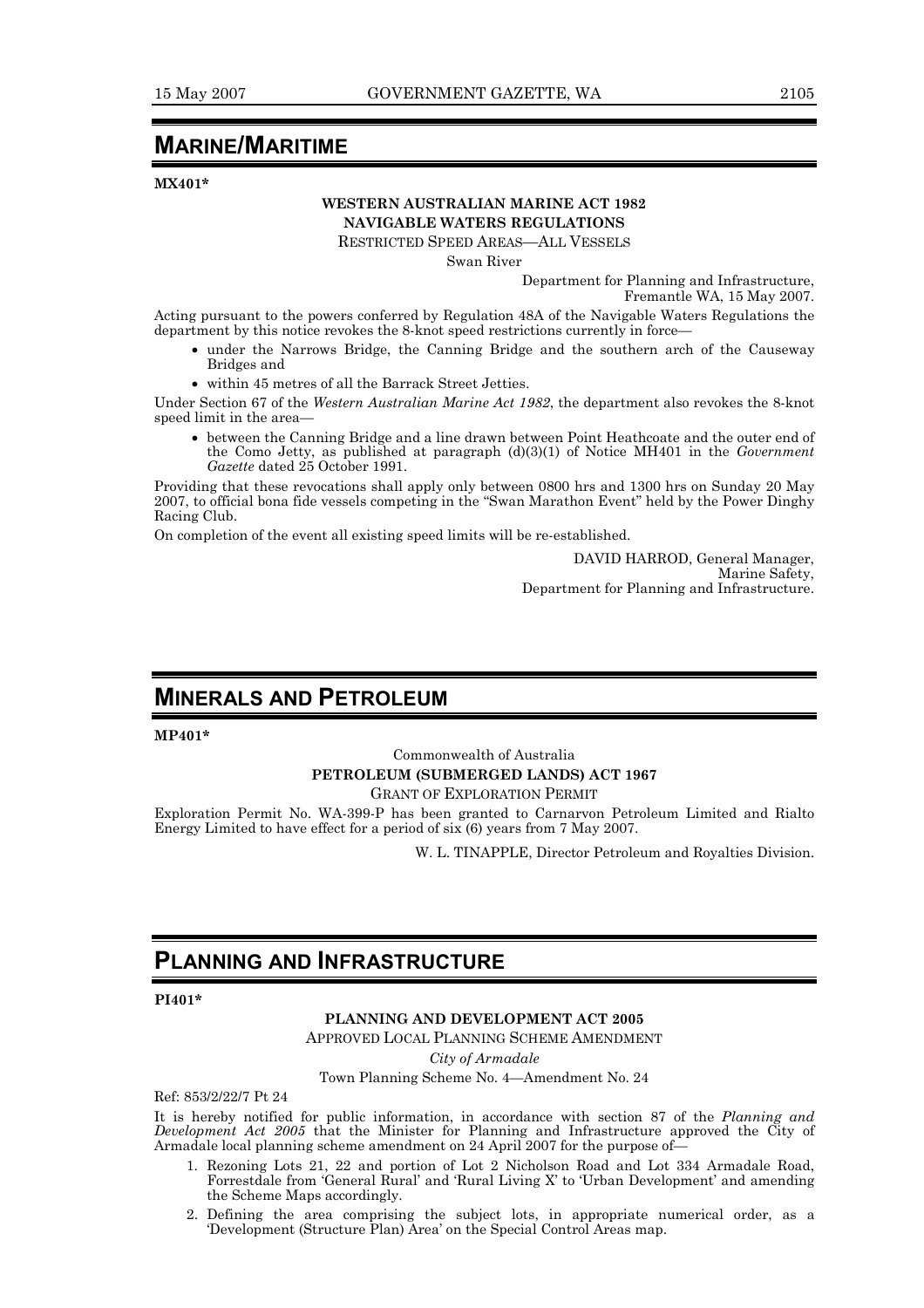#### 2106 GOVERNMENT GAZETTE, WA 15 May 2007

- 3. Modifying the boundaries of Development contribution Area No. 3 to include the subject lots within the boundaries of 'Development Contribution Area No. 3' on the Special Control Areas map.
- 4. Amending Schedule 12—Development (Structure Planning) Areas—to include the following new entry—

| N <sub>0</sub> . | Description of Land                                                                                                                                         | Additional provisions applicable<br>to subdivision and development |                                                                                                                                                                                                                                                                                                                       |  |
|------------------|-------------------------------------------------------------------------------------------------------------------------------------------------------------|--------------------------------------------------------------------|-----------------------------------------------------------------------------------------------------------------------------------------------------------------------------------------------------------------------------------------------------------------------------------------------------------------------|--|
| $\lq X$ "        | North Forrestdale Second<br>Stage Urban Development<br>Area, being Lots 21, 22 and<br>Pt Lot 2 Nicholson Road<br>and Lot 334 Armadale<br>Road, Forrestdale. | 1.                                                                 | Subdivision shall occur in accordance with a<br>Structure Plan for the Second Stage Urban<br>Development Area to be prepared pursuant to<br>the provisions outlined in Part 6A and taking<br>effect upon adoption by both the City of<br>Armadale and the Western Australian Planning<br>Commission.                  |  |
|                  |                                                                                                                                                             | 2.                                                                 | The<br>Structure<br>Plan<br>shall<br>incorporate<br>and<br>recommend<br>design<br>assessments<br>and<br>management responses to the satisfaction of the<br>City for the following environmental planning<br>factors—                                                                                                  |  |
|                  |                                                                                                                                                             |                                                                    | (i) The<br>urban<br>water<br>management<br>recommendations in the Southern River /<br>Forrestdale / Brookdale / Wungong District<br>Structure Plan—Urban Water Management<br>Strategy and subsequent guidelines for<br>integrating urban water management with<br>land use planning in the North Forrestdale<br>area; |  |
|                  |                                                                                                                                                             |                                                                    | (ii) Survey assessments of existing flora and<br>fauna, heritage sites, conservation category<br>wetlands, land contamination, acid sulphate<br>soils, sources of noise or odour impacts on<br>development and interfaces to adjacent<br>conservation areas.                                                          |  |
|                  |                                                                                                                                                             | 3.                                                                 | All landowners within the Second Stage Urban<br>Development Area shall make a proportional<br>contribution to the costs of infrastructure in<br>accordance with a Developer Contribution Plan<br>prepared pursuant to Part 6B and Schedule 13-<br>Development Contribution Plans.                                     |  |

L. REYNOLDS, Mayor. R. S. TAME, Chief Executive Officer.

**PI402\*** 

#### **PLANNING AND DEVELOPMENT ACT 2005**

———————————

TOWN PLANNING SCHEME AMENDMENT AVAILABLE FOR INSPECTION

*City of Nedlands* 

#### Town Planning Scheme No. 2—Amendment No.189

Notice is hereby given that the local government of the City of Nedlands has prepared the above mentioned Scheme Amendment for the purpose of—

Proposed increase in Height Restrictions for Lots 52-59 and Lot 60 and to permit multiples dwellings on proposed lots 60 and 61 (formerly Swanbourne High School—Reserve 28634).

Plans and documents setting out and explaining the Scheme Amendment are available for inspection at Council Offices, No. 71 Stirling Highway, Nedlands during office hours (8.30am to 5.00pm) up to and including 29 June 2007.

Submissions on the Scheme amendment may be made in writing on a Form No. 4 and lodged with the undersigned on or before 29 June 2007.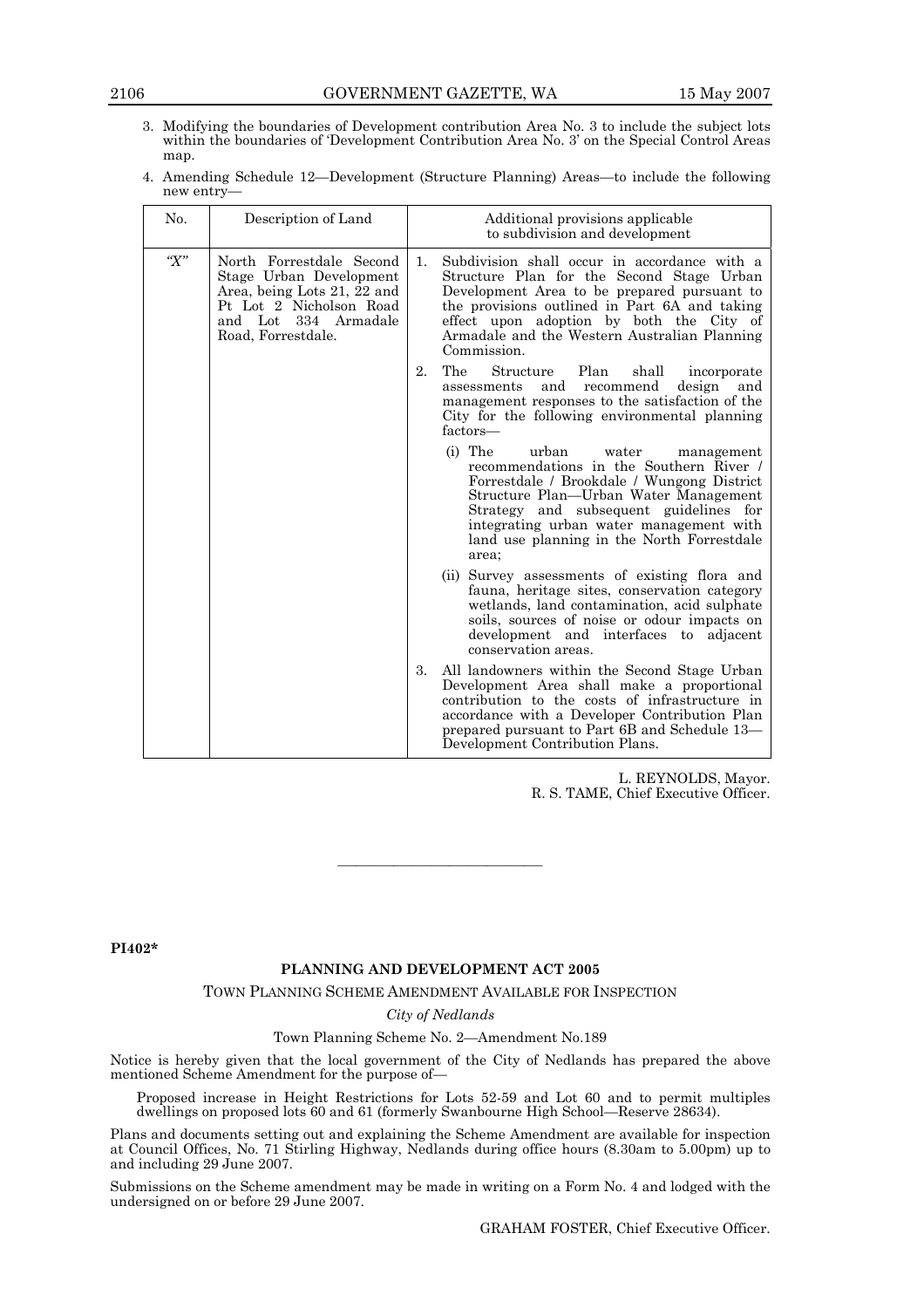## **POLICE**

#### **PO501**

#### **POLICE ACT 1892**

POLICE AUCTION

Under the provisions of the Police Act 1892, unclaimed and stolen property will be sold by public auction at Lot 1513 Lambert Road, Karratha, at 10.00 am on Wednesday 30th May 2007. Auction to be conducted by Ross's Auctions, Licensed Auctioneer.

K. O'CALLAGHAN, Commissioner of Police.

# **DECEASED ESTATES**

**ZX401** 

### **TRUSTEES ACT 1962**

#### DECEASED ESTATES

Notice to Creditors and Claimants

Creditors and other persons having claims (to which Section 63 of the Trustees Act 1962, relates) in respect of the estates of the undermentioned deceased persons, are required to send particulars of their claim to Plan B Trustees Limited of Level 28, 152-158 St George's Terrace, Perth on or before the expiration of one month from the date of publication of this notice after which date the Company may convey or distribute the assets, having regard only to the claims of which it then has notice.

- Gleeson, Judith Alison of Unit 110, Air Force Estate, Bullcreek Drive, Bullcreek, Retired Educational Psychologist, died 8 March 2007.
- Wilmott, Dennis Harold Spencer of 109 Rockingham Road, Rockingham, Retired Ship Planner, died 9 April 2007.

Giles, Alleyne Bruce of Sarah Hardey House, 222 Cammillo Road, Kelmscott, formerly of 11 John Street, Gooseberry Hill, Retired Farmer, died 30 March 2007.

- Clarke, Frederick Bingham of 31 Bower Street, Jurien, Retired Warehouseman, died 26 January 2007.
- Broughton, Georgina Pamela of 83/21 Ponte Vecchio Boulevard, Ellenbrook, formerly of 6 Timbrell Way, Leeming, State Public Servant, died 9 April 2007.
- Farrell, Brett Thomas of 53 Dollis Way, Kingsley, formerly of 27 Jacob Close, Wanneroo, Day Trader, died 17 March 2007.

Dated: 9 May 2007.

MIKE SATIE, Senior Trust Officer.

#### **ZX402**

#### **TRUSTEES ACT 1962**

———————————

DECEASED ESTATES

Notice to Creditors and Claimants

Creditors and other persons having claims (to which Section 63 of the Trustees Act 1962, relates) in respect of the estates of the undermentioned deceased persons are required by the personal representatives of care of Messrs Frank Unmack & Cullen, PO Box 112, Fremantle WA 6959 to send particulars of their claims to them within one month from the date of publication of this notice at the expiration of which time the personal representatives may convey or distribute the assets having regard only to the claims of which they have then had notice.

Grose, Eric Morton, late of Alfred Carson Lodge, Bay Road, Claremont, died 21 March 2007.

Todd, Marjorie, late of Braemar Lodge, 51 Point Walter Road, Bicton, died 17 March 2007.

Dated this 9th day of May 2007.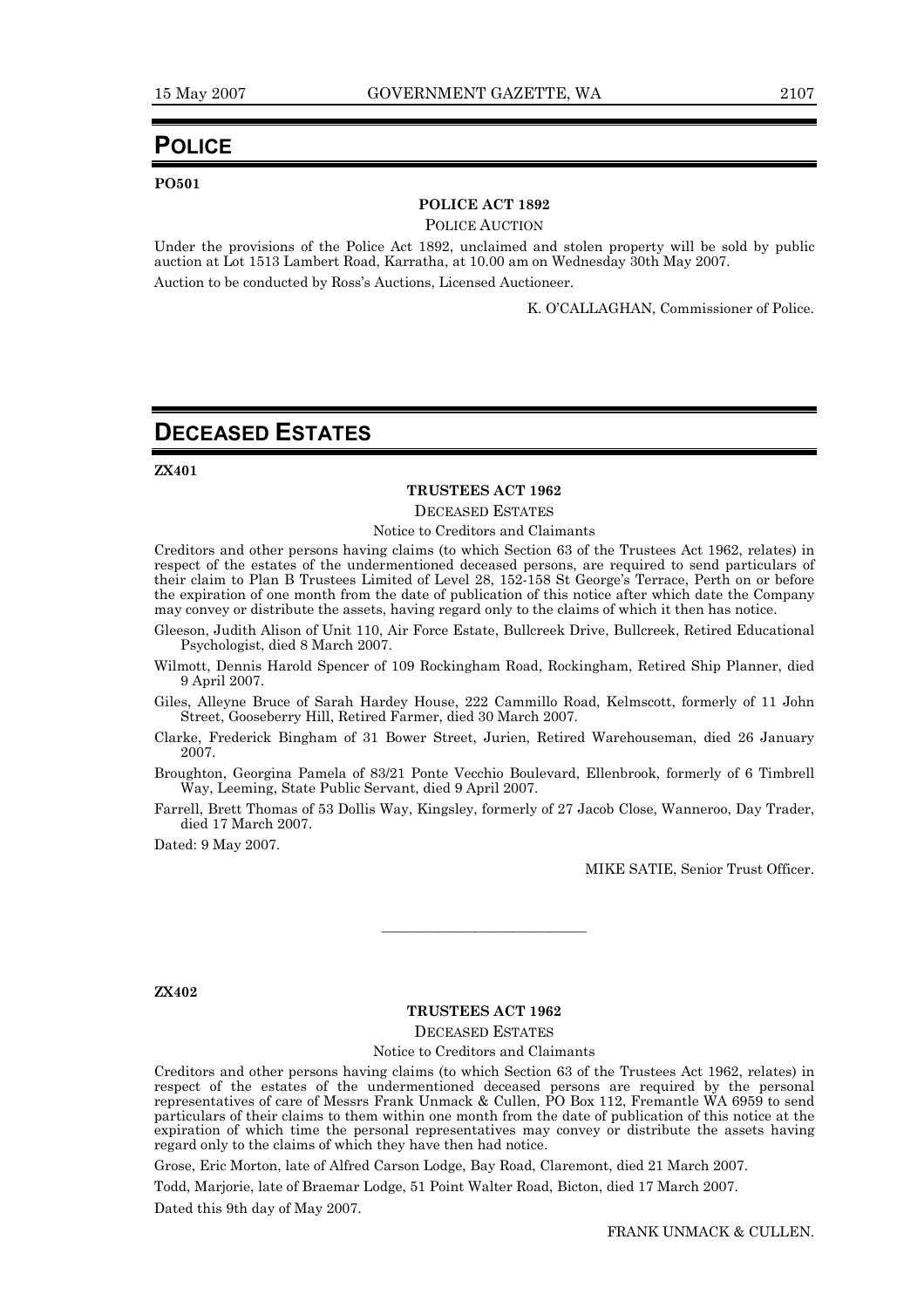**ZX403** 

#### **TRUSTEES ACT 1962**

#### DECEASED ESTATES

Notice to Creditors and Claimants

James Arthur Taylor, late of 54 Farley Way, Bayswater, Western Australia, deceased.

Creditors and other persons having claims (to which Section 63 of the Trustees Act 1962, relates) in respect of the estate of the deceased, who died 6 March 2007, are required by the executor, Steven James Brown of Suite 8, 53 Russell Street, Morley to send particulars of their claims to him by 13 June 2007, after which date the executor may convey or distribute the assets of the estate having regard only to the claims of which he then has notice.

#### **ZX404**

#### **TRUSTEES ACT 1962**

———————————

DECEASED ESTATES

Notice to Creditors and Claimants

Rupert James Dingley, late of Riverslea Nursing Home, 100 Guildford Road, Mount Lawley, in the State of Western Australia, deceased.

Creditors and other persons having claims (to which Section 63 of the Trustees Act 1962, relates) in respect of the Estate of Rupert James Dingley, who died on 11 January 2007 are required by the Executor, Maxwell Richard Porter of 188 Carradine Road, Bedfordale in the said State to send particulars of their claims to him within one month and one day from the date of publication of this notice after which date the said Executor may convey or distribute the assets having regard only to the claims of which he has had notice, and the said Executor shall not be liable to any person of whose claim he has had no notice at the time of administration or distribution.

# **PUBLIC NOTICES**

**ZZ401** 

#### **PARTNERSHIP ACT 1875**

DISSOLUTION OF PARTNERSHIP

Notice is hereby given that the partnership previously subsisting between Kathleen Margaret Begg and Alie May Smith carrying on business as retailers of menswear at Shop 28B Dunsborough Centrepoint Shopping Centre, Dunsborough under the firm name "Swaggers" has been dissolved as from the 12th day of April, 2007 so far as concerns the said Kathleen Margaret Begg who retires from the said firm.

Dated: 9 May 2007.

SHADDICKS, Lawyers Solicitors for Kathleen Margaret Begg.

WESTERN AUSTRALIA

———————————

# **FAIR TRADING (RETIREMENT VILLAGES CODE) REGULATIONS 2006**

**\*Price: \$9.05 counter sales Plus postage on 120 grams** 

\* Prices subject to change on addition of amendments.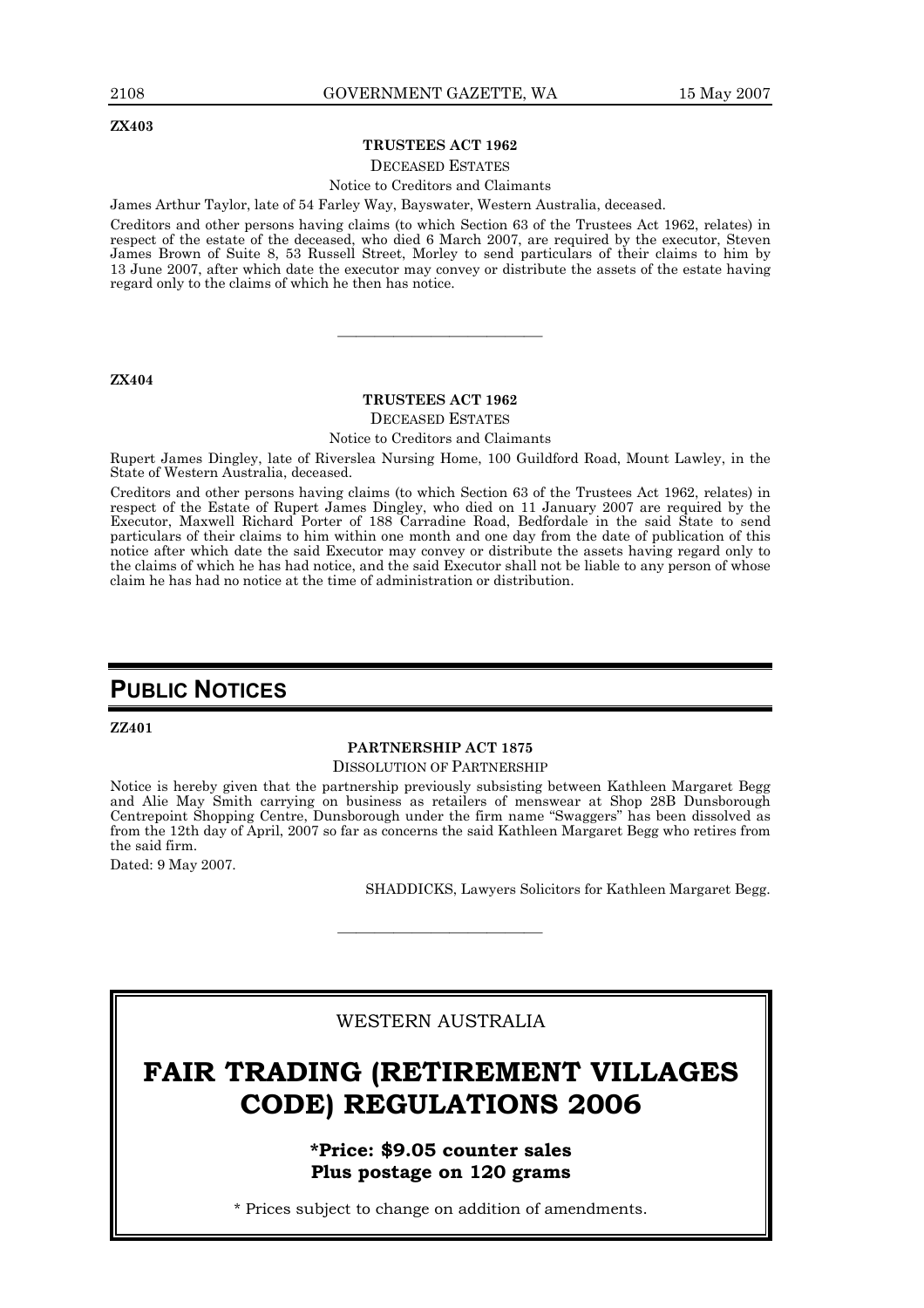# **CLAIMS FOR MISSING ISSUES**

(SUBSCRIPTION ITEMS)

For a claim to be recognised as valid, written notification must be lodged at State Law Publisher, 10 William Street, Perth 6000 within 28 days of publication of the missing item.

Claims lodged after this date will attract payment in full.

# **STATE LAW PUBLISHER**

### **SUBSCRIPTION RATES FOR 2007**

All subscriptions are for the period from 1 January to 31 December 2007. Subject to certain limitations, refunds may be allowed if a subscription is cancelled during the year. The prices quoted include GST where applicable and postage by surface mail unless stated otherwise.

#### **GOVERNMENT GAZETTE**

| General Government Gazettes are published<br>on Tuesday and Friday of each week,<br>unless disrupted by public holidays or<br>unforseen circumstances.<br>Special Government Gazettes are published<br>periodically.<br>\$<br><b>All Gazettes</b> | <b>Bound Statutes</b><br>Bound volumes<br>the following yea<br>Within WA<br>Interstate |
|---------------------------------------------------------------------------------------------------------------------------------------------------------------------------------------------------------------------------------------------------|----------------------------------------------------------------------------------------|
| Bound Volumes of full year  1,138.50                                                                                                                                                                                                              | Overseas<br><b>Half Calf Bound</b><br>Bound Volumes o<br>$(\text{per year})$           |
| Gazettes on CD ROM from 1998                                                                                                                                                                                                                      | <b>Loose Statutes</b><br>Statutes are pos<br>available.                                |
| <b>INDUSTRIAL GAZETTE</b><br>Industrial Gazette is published monthly.<br>\$<br>421.30                                                                                                                                                             | Within WA<br>Interstate<br>Overseas (airma                                             |
|                                                                                                                                                                                                                                                   | <b>Sessional Bills</b><br>Bills are posted<br>available.                               |
| Gazettes on CD ROM from 1998                                                                                                                                                                                                                      | Within WA<br>Interstate<br>Overseas (airma                                             |
| <b>HANSARD</b><br>Hansard is printed and distributed weekly<br>during parliamentary sessions.                                                                                                                                                     |                                                                                        |
| \$                                                                                                                                                                                                                                                |                                                                                        |
|                                                                                                                                                                                                                                                   | Data on CD's<br>searchable. Oth                                                        |
| <b>Bound Volumes of Hansard</b>                                                                                                                                                                                                                   | legislation or oth                                                                     |
|                                                                                                                                                                                                                                                   | be packaged to<br>Prices are availal                                                   |
| Hansards on CD ROM from 1999                                                                                                                                                                                                                      |                                                                                        |

(per year) *........................................* 851.40

### **STATUTES**

#### Bound volumes are posted during March of the following year.  $\mathcal{S}$  Within WA....................................... 297.00 Interstate ....................................... 330.00 Overseas ........................................ 305.00 Half Calf Bound Statutes ................ 818.40 *Bound Volumes on CD ROM from 1998* (per year)........................................ 295.90 **Loose Statutes**

Statutes are posted weekly as they become available.

#### **Sessional Bills**

Bills are posted weekly as they become available.

Data on CD's is fully indexed and is searchable. Other CD ROM products with legislation or other statutory information can be packaged to individual requirements. Prices are available on request.